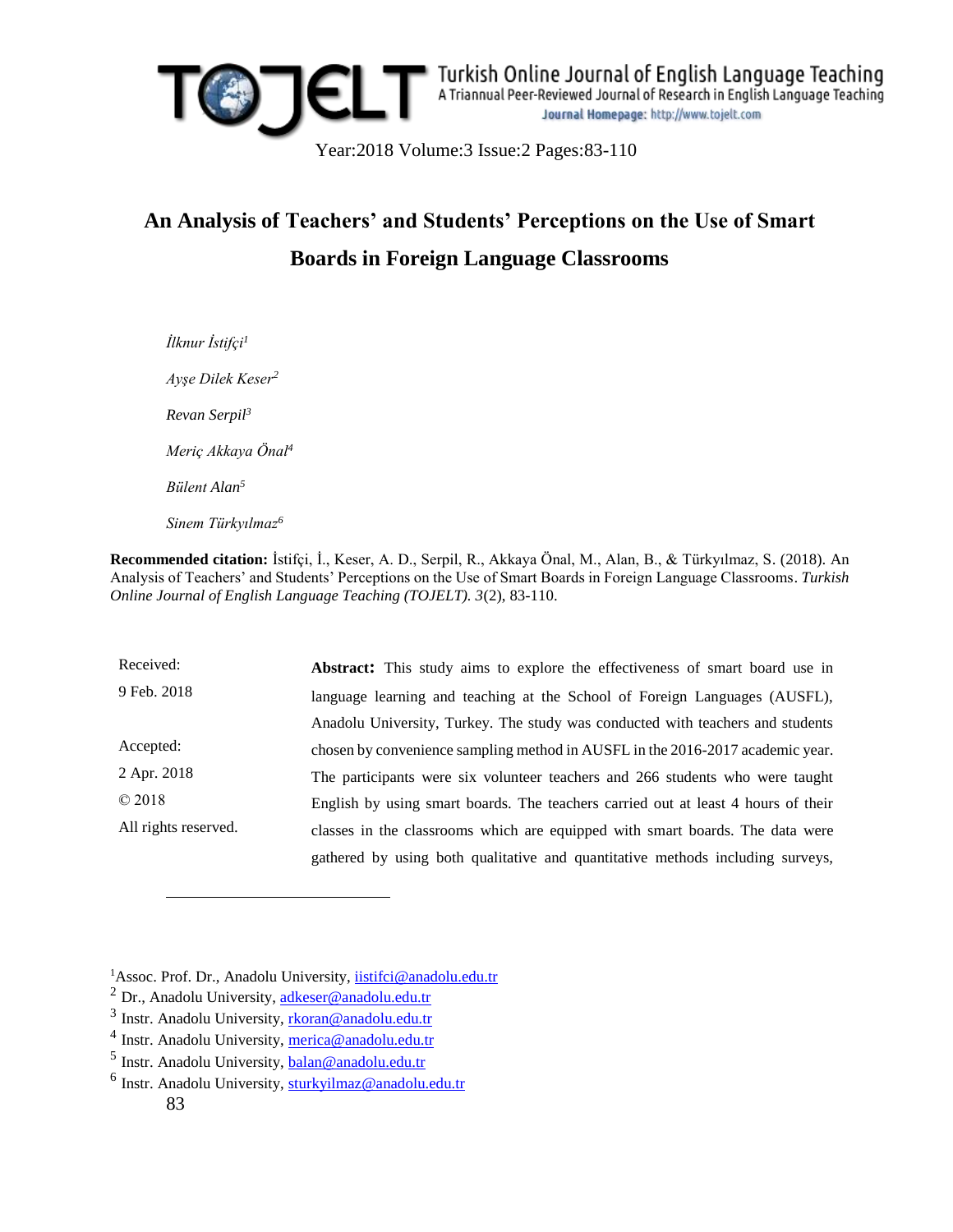questionnaires and semi-structured interviews. The data analysis revealed that both teachers and students found the use of smart boards effective in terms of bringing fun and variety along with better learning to the class.

**Keywords:** Foreign Language Education, Improving Classroom Teaching, Interactive Learning Environments, Educational Technology, Smart Boards.

# **Introduction**

The place and importance of technological devices in the field of education has become incontrovertible and this has led to the increase of the use of digital learning environments in foreign language learning. Especially in recent years, interactive smart boards which make learning more effective, enjoyable and permanent by supporting interactive and cooperative learning have come first among these digital learning environment technologies (Bulut & Koçoğlu, 2012; Gürol, Donmuş, & Arslan, 2012; Elaziz, 2008; Mathews-Aydınlı & Elaziz, 2010) Smart boards give students an opportunity to share their questions and answers without revealing their names or identities with additional tools such as interactive student response systems, which are remotely controlled tools. With the help of this feature, smart boards help overcome students' shyness and lack of self-confidence which are among the most important problems in foreign language learning. Moreover, the use of smart boards contributes to students' success by supporting students with different learning styles and personalities and facilitating their language learning process. (Momani, Alshaikhi & Al-Inizi, 2016). Several studies (Balta & Duran, 2015; Campbell & Martin, 2010; Elaziz, 2008; Mathews-Aydınlı & Elaziz, 2010) proved that the use of technology in class motivates students and increases their attention to the lesson.

Anadolu University School of Foreign Languages (AUSFL), which offers mandatory and elective intensive English preparatory courses to help about 3000 students each year to cope with their departmental studies aims to make classroom-learning environment more effective by applying contemporary methods. Taking advantage of the benefits of technology in full measure in AUSFL is believed to contribute to increasing the quality of education. Provision of smart boards, which reinforces students' interactive and cooperative learning and makes learning more effective and enjoyable, may help the realization of this aim. It was anticipated that with the use of smart boards in class, our students who are digital natives would participate in classes more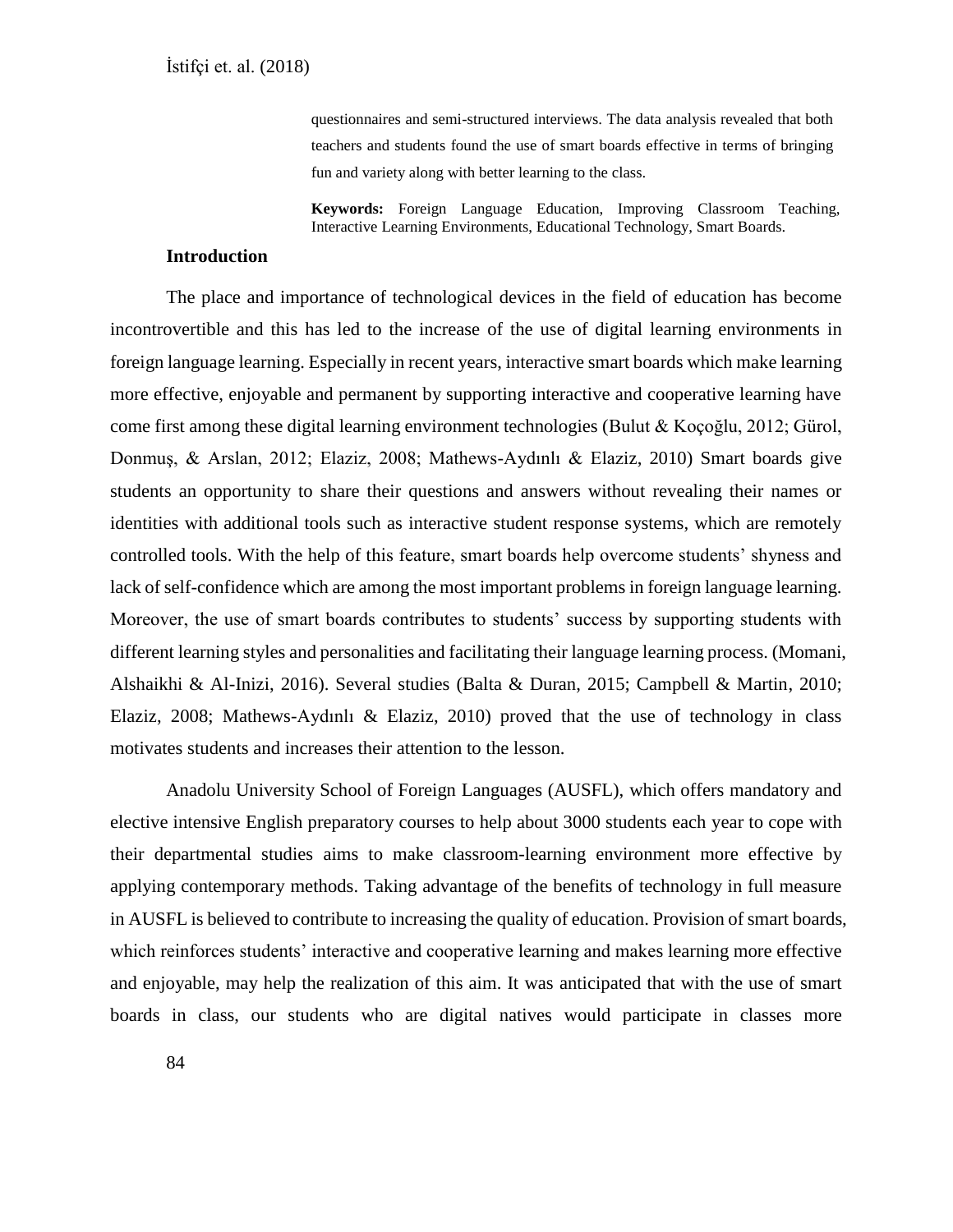enthusiastically. To this end, the study primarily targeted to determine the teachers' and students' perceptions on the effectiveness of using smart boards in language classes.

## **Review of Literature**

#### *Smart boards*

Over the past several decades, technology has come to play an important role in many areas of education, including second and foreign language instruction (Mathews-Aydınlı & Elaziz, 2010). One of the technological tools is smart board which is also named as Interactive Whiteboard (IWB) and it can be defined as a new generation board that has been regarded as a helpful technology that enhances students' learning and motivation, and facilitates instruction for teachers (Türel & Demirli, 2011). By virtue of the supported features of IWB software, IWBs allow users to design and use their own course materials in any file format such as IWB software files, PowerPoint presentations, and Flash animations. By touching on the board with a finger or an IWB stylus, teachers and/or students can control any application running on the computer. Thus, users can manipulate and interact with the course content on the computer from the board by making use of various facilities including highlighting, annotating, drag-and-drop activities, screen shade, zooming, screen-sharing over the Internet, and connection to web-based applications (Türel & Demirli, 2010). Due to the use of different terminology for the same device, in this article, the terms smart board and interactive white board (IWB) are used interchangibly in this paper.

#### *Studies on smart boards*

Studies on smart boards have looked at different aspects of them by focusing on both teachers and learners. Some of these studies have been related to the perceptions and attitudes of learners and teachers on the use of smart boards revealing that learners felt positive about the lessons in which smart boards were used, and teachers observed that their lessons were more effective and productive in spite of the difficulties in preparing lessons (Gursul & Tozmaz, 2010; Manny-Ikan, Dagan, Berger-Tikochinski, & Zorman, 2011; Mathews-Aydınlı & Elaziz, 2010). Some recent ones have also been related to student success and the learning process including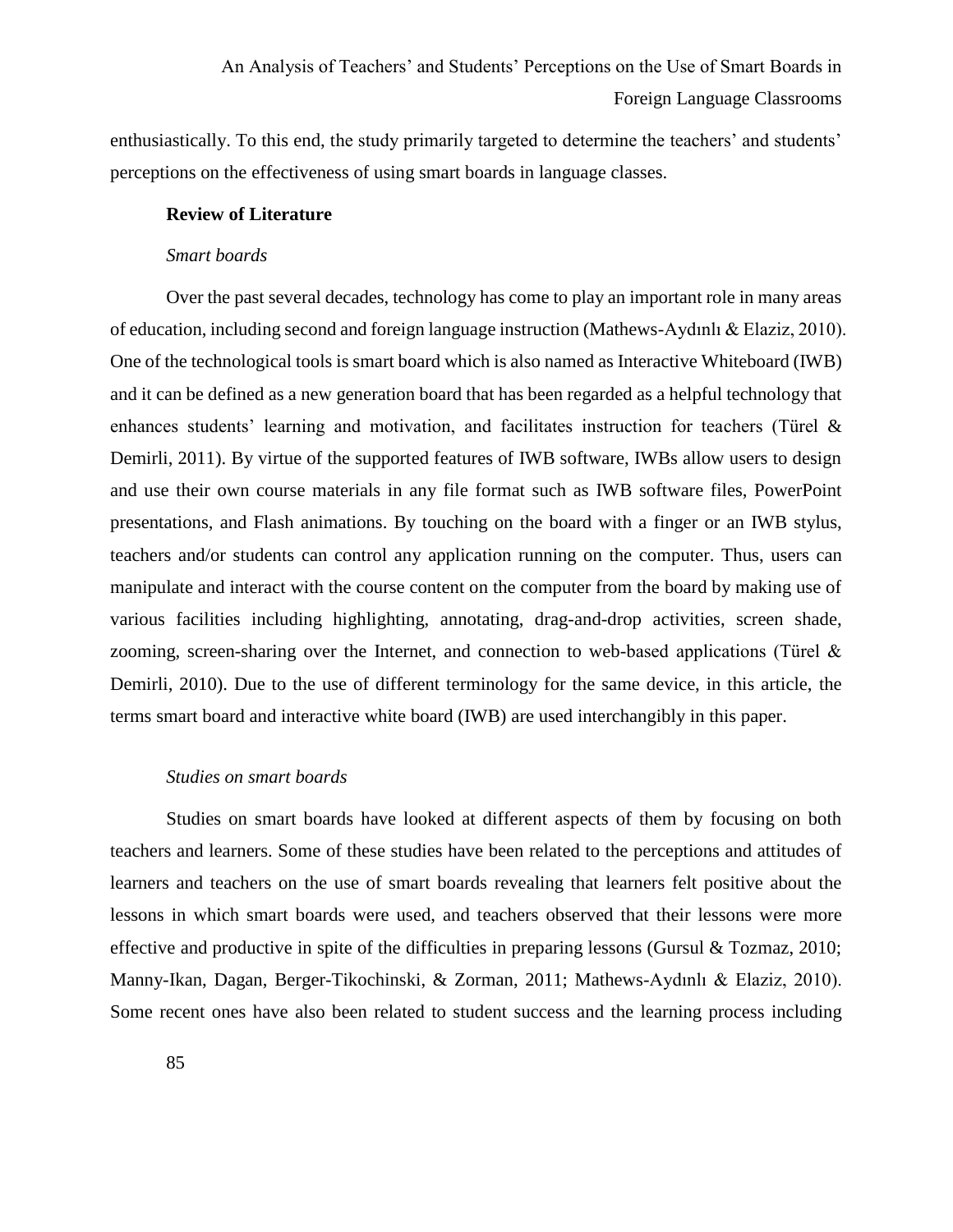gradual learning, and these studies have asserted that integrating smarts boards makes it easy to remember the information and interactive learning which has reinforced effective learning (Miller & Glover, 2009), by increasing the cooperation among students (Schmidt, 2008) and by creating an environment in which students can participate in class activities without revealing their identities and compare their answers with other students, thus, scaffolding language learning (Schmidt, 2007).

As the studies have revealed, compared to other technologies smart boards provide flexibility for teachers (Slay, Siebörger, & Hodgkinson-Williams, 2008), and with more flexible materials, new instructional situations may be designed (Gashan & Alshumaimeri, 2015). However, smart boards themselves cannot be more than a teaching tool so training teachers on how to use smart boards is highly important (Mercer, Hennessy & Warwick, 2010). Getting the most efficient benefits from smart boards is related to how, for what purpose, with which pedagogical beliefs teachers use them (Mercer, Hennessy & Warwick, 2010; Toscu, 2010). Smart boards provide opportunities to design suitable materials including various activities related to different learning styles to ensure students' active participation (Schmidt, 2010). In order to improve learning with smart boards, it is crucial to support and train teachers to be qualified educators (Schmidt, 2009). Otherwise, lack of sufficient training will pose a problem for the teacher during teaching process (Al-Faki & Khamis, 2014; Gashan & Alshumaimeri, 2015).

Apart from these, some studies (Guerrero & Velasteguie, 2017; Soroor, Omid & Afsaneh, 2014; Swan, Kratcoski, Schenker & Hooft; 2010; Toscu, 2013) have examined the relationship between the use of smart boards and its effect on different skills. Controversial findings were reported showing positive influence of smart boards, e.g. on students' reading comprehension ability (Soroor et. al, 2014). On the other hand, Swan et. al's (2010) study revealed no significant relationship between smart board use and reading skill. Guerrero and Velasteguie (2017) and Toscu (2013) looked into the relationship between smart board use and speaking skills and interaction patterns respectively by reaching the conclusion that there was no negative or significantly positive contribution of smart board use in speaking skill.

Lastly, on using smart boards in education, a number of studies focused on teachers' and students' views on their use (Balta & Duran, 2015; Bulut & Koçoğlu, 2012; Gürol, Donmuş,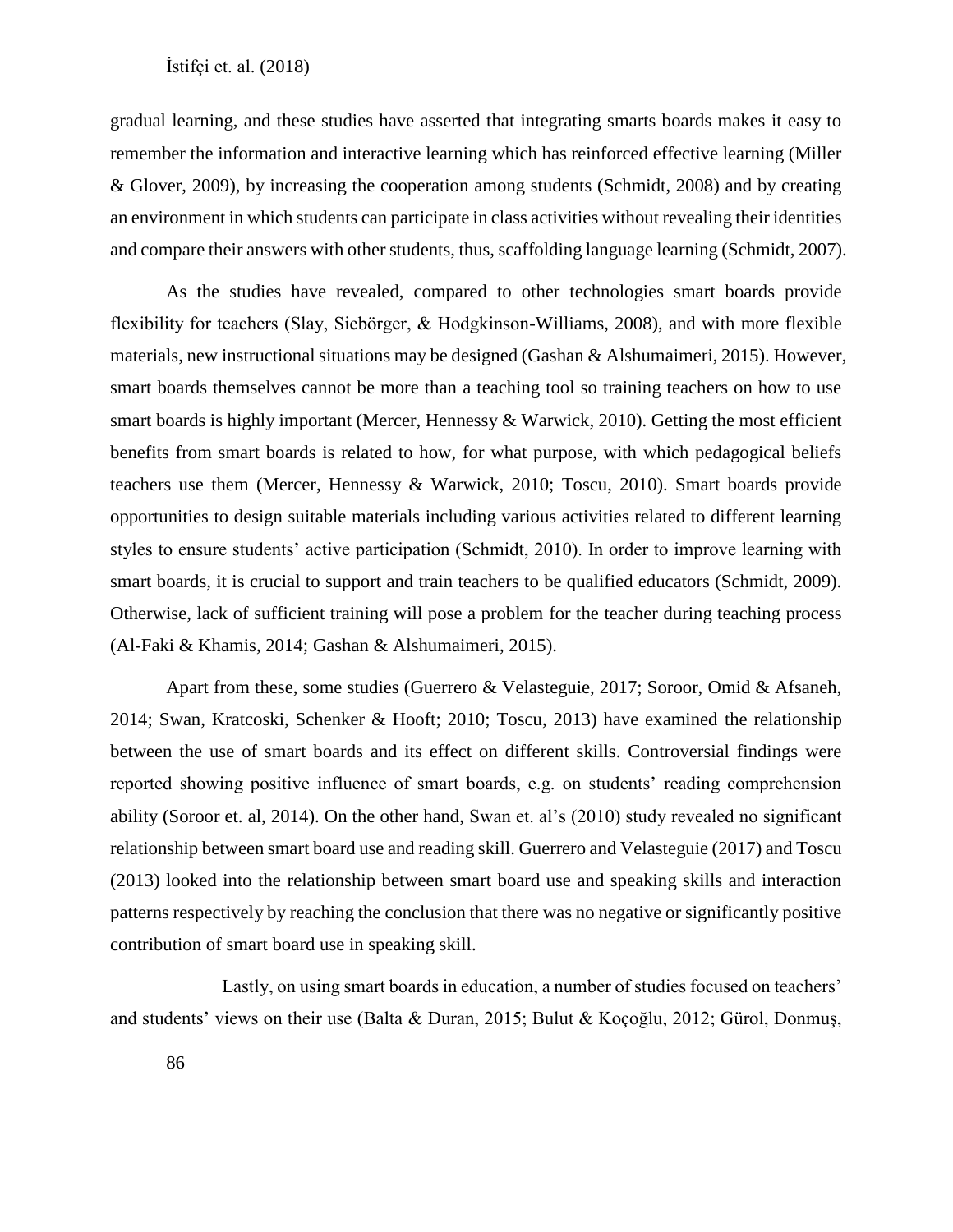& Arslan, 2012; Kahyaoğlu, 2011), and especially analyzed the effectiveness and contributions of smart boards in language education (Elaziz, 2008; Gerard & Widener; 1999; Mathews-Aydınlı & Elaziz, 2010). According to Gerard and Widener (1999), smart boards are effective in language education in terms of three main points which are supporting classroom interaction, improving cultural knowledge of the target language and maintaining classroom discipline. Apart from these three points, it was suggested that smart boards affect students' motivation, classroom interaction, creativity and class participation positively (Campbell & Martin, 2010; Elaziz, 2008; Mathews-Aydınlı & Elaziz, 2010; Schmidt, 2008).

As a result, it can be said that smart boards are efficient and modern tools that encourage the use of computers without interrupting the flow of the lesson and improve different learning processes (Gerard, Widener & Greene, 1999). To the best of our knowledge, studies up to date have generally focused on speaking and reading skills (Elaziz, 2008; Toscu, 2013). Thus, investigating the effect of smart boards on other skills in addition to speaking and reading might be necessary.

### *Research questions*

This study focused on investigating the effectiveness of smart boards by finding out about the perceptions and ideas of teachers and students on smart board use at the School of Foreign Languages, Anadolu University. With this purpose in mind, the research questions posed for this study are as follows:

1. What are the perceptions of the students at AUSFL on their use of smart boards in their language classes?

2. What are the perceptions of the teachers at AUSFL on their use of smart boards in their language classes?

3. What are the suggestions of both students and teachers on the use of smart boards in language classes at AUSFL?

87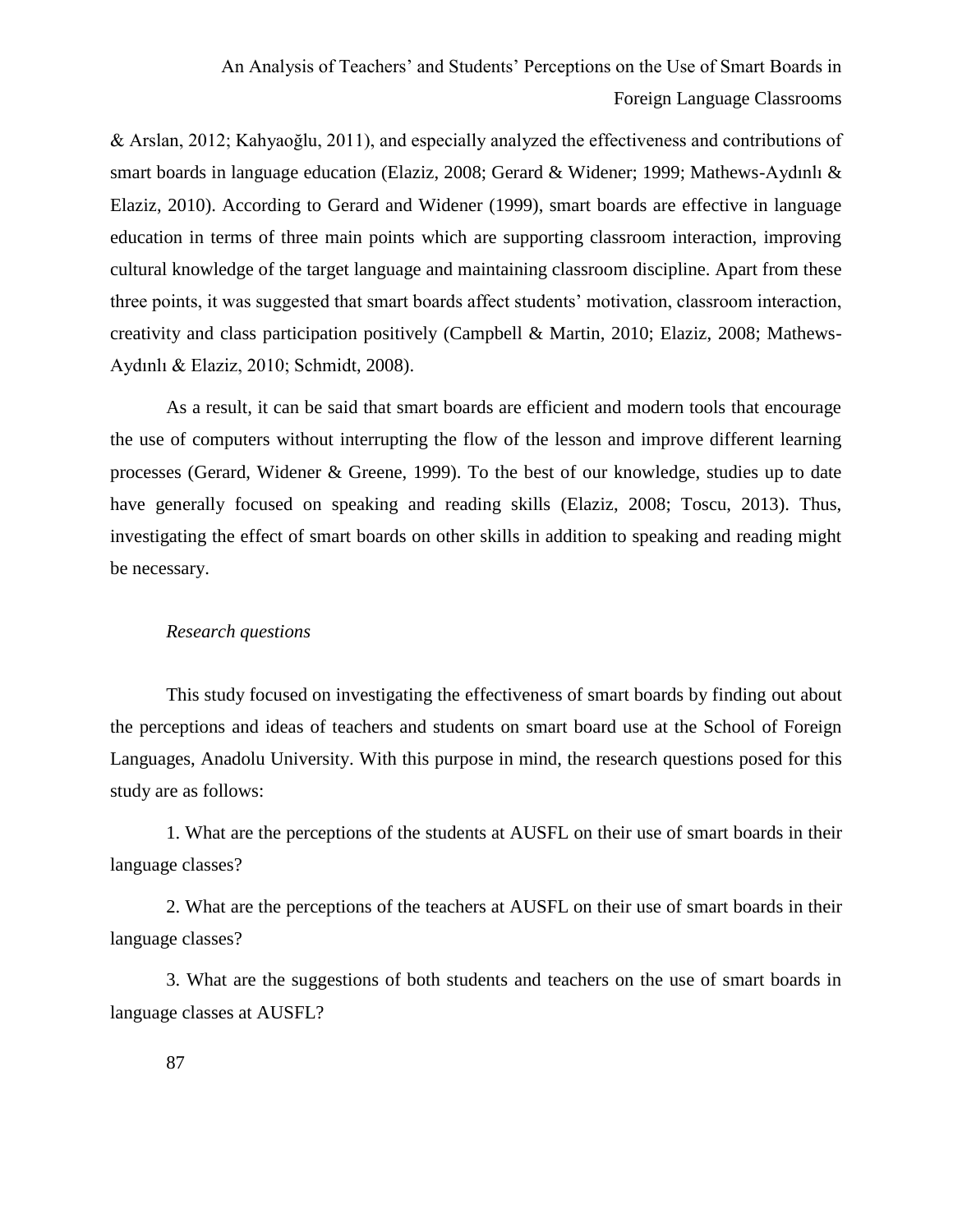### **Methodology**

This research, which aimed at exploring students' and teachers' perceptions on the effectiveness of smart board use in language learning and teaching, was designed using a mixedmethod approach.

### *Research Design*

The data for the study were collected through quantitative and qualitative research methods. The quantitative data consisted of Likert-type items in two sets of questionnaires, while the qualitative data comprised the answers to open-ended questions in the questionnaires and the semistructured interview responses.

#### *Participants*

The study was conducted in the 2016-2017 academic year at Anadolu University, School of Foreign Languages (AUSFL). The programme is delivered in four language levels ranging from Beginner to Intermediate. These levels are determined according to the Global Scale of English (GSL). The students are placed into these levels by means of standardized tests prepared by AUSFL. With class hours ranging from 22-24 per week, AUSFL aims at efficient language teaching utilizing modern methods and latest technology, e.g. by using 13 computer laboratories, computer equipped classes, continuous teacher training on technology and carrying out research. Hence, this research study was designed to explore the use of smart boards specifically in language learning and to foster interactive and cooperative learning among students through smart boards. The participants of the study were six volunteering instructors and their students in their intact classes that were selected through convenience sampling in the Fall Term.

In order to find participants, e-mails were posted to all 150 instructors at AUSFL informing them briefly about the study. The instructors willing to take part were invited to the trainings provided by Smart Board® personnel to equip them with technical and practical skills. A total of a 20-hour training was provided in two sessions. 21 teachers participated in the first training, and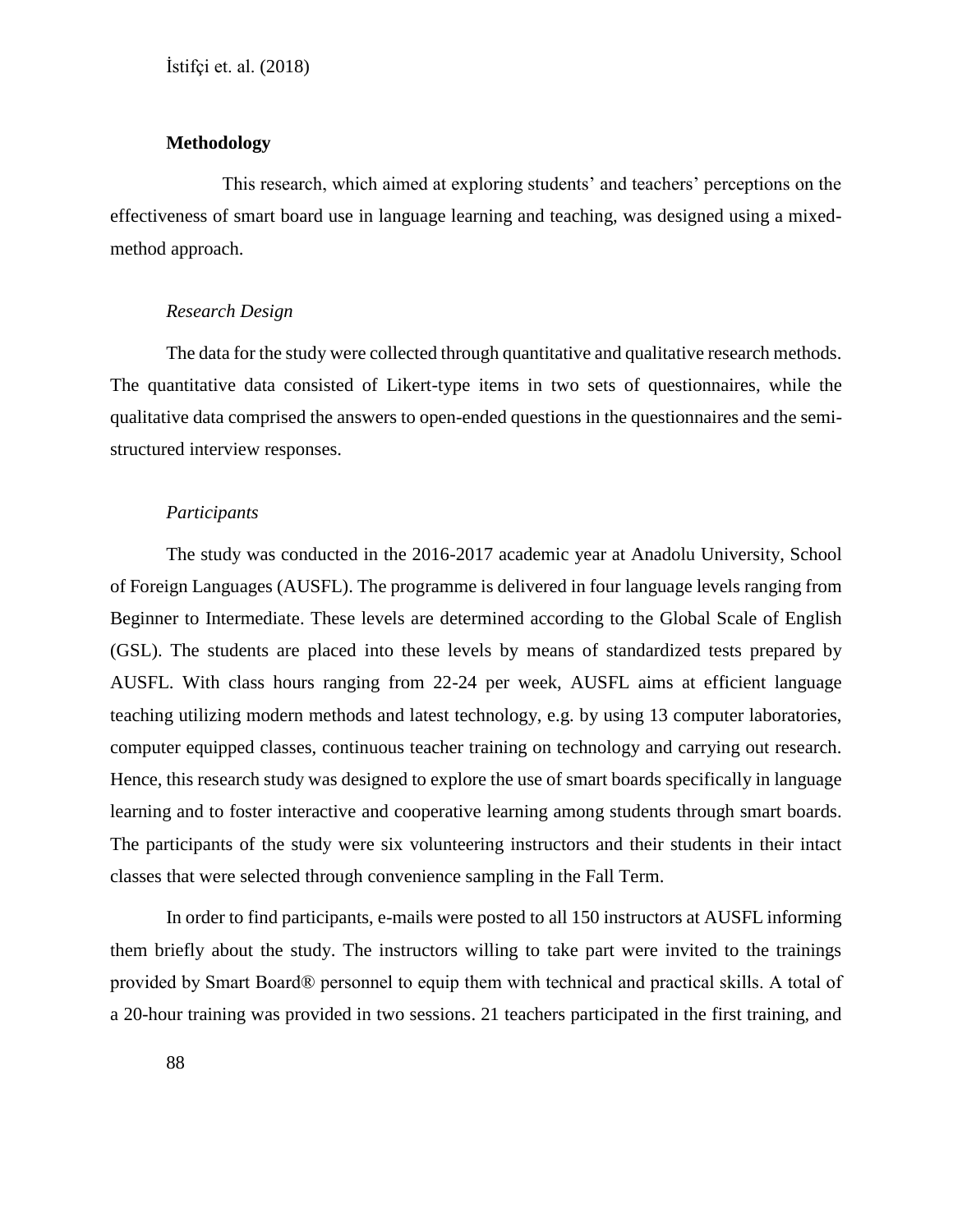the number of participants was 10 in the second round. Six of these teachers (two male, four female teachers) and their students (*n*=266 students) agreed to participate in the research study signing consent forms. The information about the participants is presented in Table I. with the pseudonyms of the teachers to ensure confidentiality.

| Teacher        | Classes | Class Level    | $\sharp$ Students | Duration |
|----------------|---------|----------------|-------------------|----------|
| Τ1             |         | Intermediate   | 43                | 4 hours  |
| T <sub>2</sub> |         | <b>Starter</b> | 44                | 4 hours  |
| T <sub>3</sub> |         | <b>Starter</b> | 45                | 4 hours  |
| T <sub>4</sub> |         | Elementary     | 49                | 8 hours  |
| T <sub>5</sub> |         | <b>Starter</b> | 44                | 11 hours |
| T6             |         | Elementary     |                   | 8 hours  |

#### Table 1. Information on participant teachers

All teachers visited the smart board labs with more than one class. There were two classes in intermediate level, four classes in elementary level, and six classes in beginner levels with the exception of pre-Intermediate level due to lack of the volunteering instructors from that level.

These students in Table 1 above were required to attend the lessons prepared by their teachers, fill out lesson evaluation surveys after each session, and answer an end-of-year evaluation questionnaire. All teachers and 23 volunteering students from these classes also underwent a semistructured interview.

# *3.3. Materials*

The materials used in the study were three smart boards with their facilities and equipment, and the data collection instruments were two sets of questionnaires and a semi-structured interview protocol.

The type interactive white boards used in the study were Smart Board® installed in three different classes. The hardware consisted of a touch-screen with four cameras mounted in the corners that enable the touching facility, a projector, special pens, a mouse and Internet connection. The board had its own software that required an account password. Students were required to login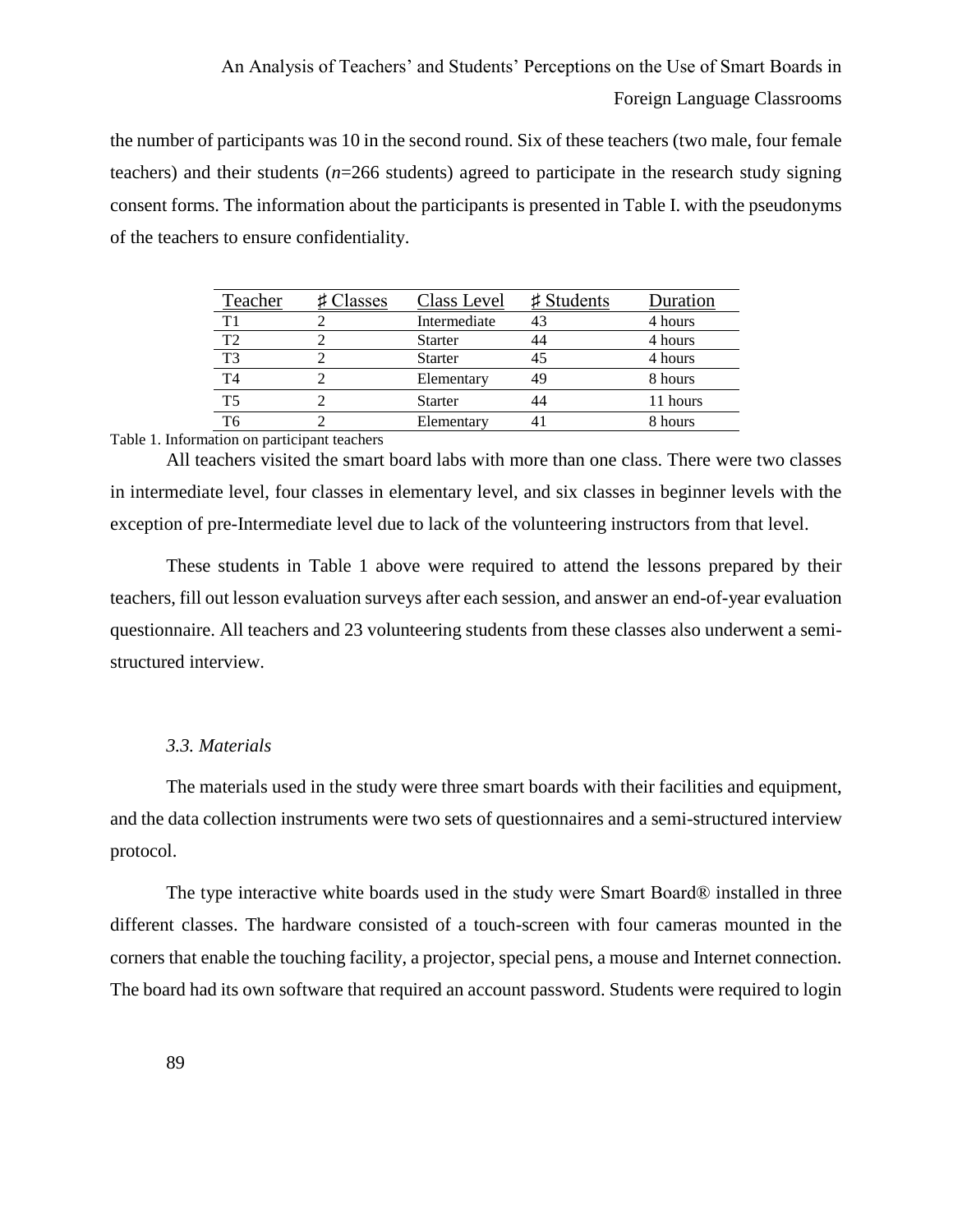to use some facilities such as surveys of the software. The board also had a website where teachers all over the world shared lesson plans free of charge.

The instruments used to collect data in the study, i.e. two sets of evaluation questionnaires and a set of semi-structured interview questions, had all a student and an instructor version, which were designed by the research team. Both the lesson evaluation questionnaire and the end-of-term questionnaire consisted of three parts, a demographic information part at the beginning, a Likerttype questions part and an open-ended questions part. There were nine five-point Likert-type questions and five open ended questions in student version of lesson evaluation questionnaire and 13 five-point Likert-type questions and seven open ended questions in teacher version lesson evaluation questionnaire. There were 22 five-point Likert-type questions in both student and teacher version of the end-of-term questionnaires. Both questionnaires were designed to elicit the perceived strengths and weaknesses as well as application areas and suggestions.

To probe further about the perceptions of participants regarding the use of smart boards and possibilities of their uses in language learning, semi-structured interviews were carried out with 29 volunteers ( $n=6$  teachers,  $n=23$  students). Before using the pre-agreed semi-structured interview protocols, consents to participate and record the interviews were obtained from the instructors as well as the students. These interviews, which were conducted in the participants' native language, were recorded and transcribed for content analysis by the research team. The duration of the interviews ranged from five to 15 minutes, and recording time was 5.2 hours of length in total. The questions focused on usefulness of the lessons, the strengths and weaknesses of (lessons with) smart board, their possible applications in language learning, and the reflections and observations about learning English with a smart board from the students' and instructors' perspectives.

### *Procedure and Data Collection*

Prior to the class visits to smart board labs, the volunteer instructors had received a total of a 20-hour certificate training about the technical and pedagogical aspects of the boards provided by an expert from Smart Board® company. These trainings were video-recorded for future consultation and shared with the participants.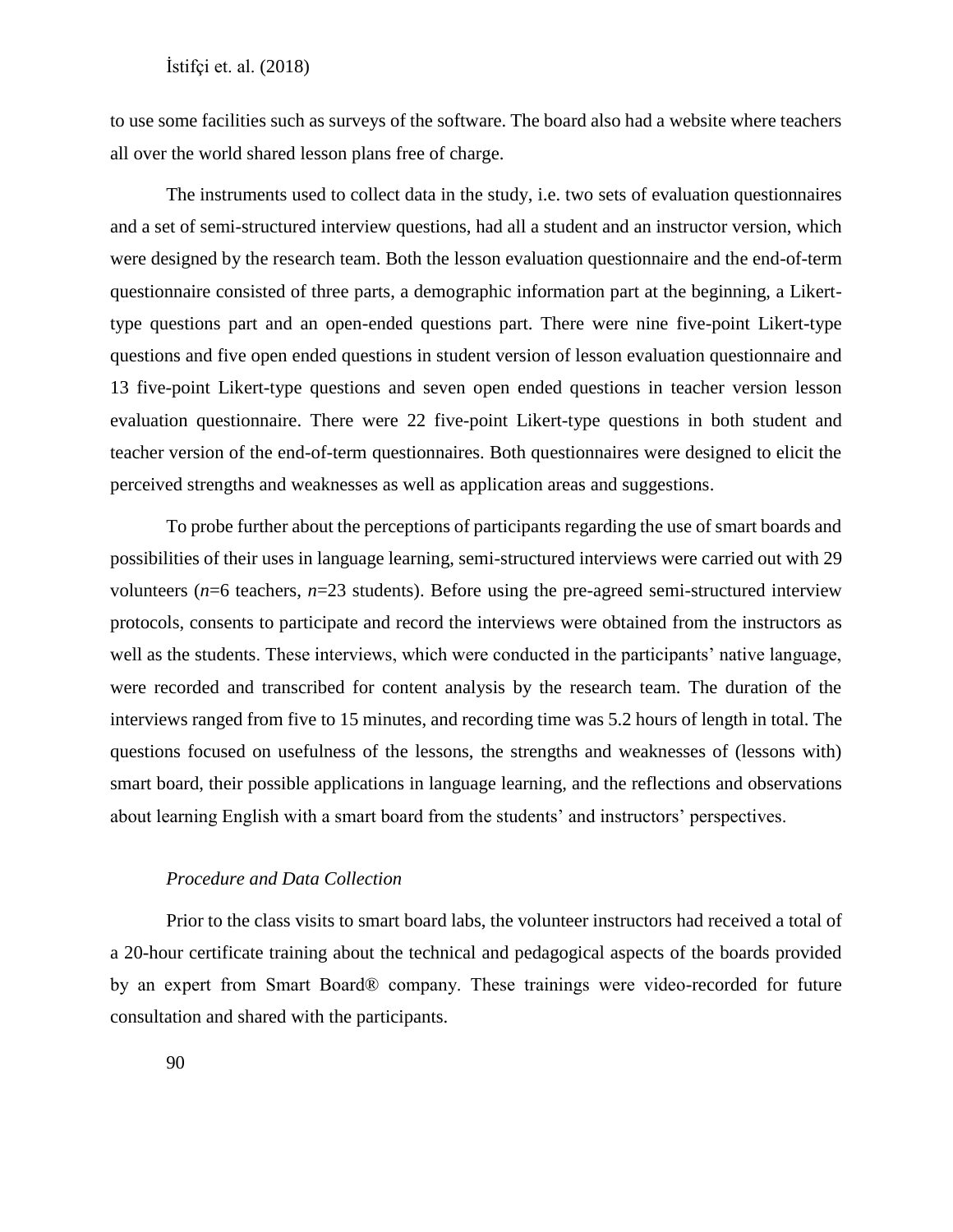The instructors were asked to conduct at least four lessons in one term with each of the participating classes, in which case a class hour is equivalent to 45 minutes. The teachers were not assigned any skill or subject so that they could cover a broad variety of skills and activities. While some teachers used the smart boards to support the textbooks used in AUSFL, some intended to use it as an independent material to add variety. Therefore, classroom activities varied from vocabulary, grammar, reading activities to mixed ones.

After each class session, the instructor and the students filled in the lesson evaluation questionnaire. When the term finished, the students and teachers completed a retrospective end-ofterm questionnaire to reflect upon their impressions about lessons with smart boards. In addition, volunteering students were interviewed at the end of the term while the instructors were interviewed shortly after the term ended. 12 male and 11 female student participants were interviewed, five of whom were from Intermediate level, eight from Elementary level, and 10 from beginner level.

#### *Data Analysis*

After the implementation of the lesson plans with smart boards, a total of 260 lesson evaluation questionnaires and 213 end-of-term questionnaires were collected from students, while the instructors answered only end-of-term questionnaires. The students who completed lesson evaluation questionnaire but didn't fill out end-of-term questionnaire were eliminated from the analysis part. The end-of-lesson questionnaires could not be completed thoroughly by the teachers due to their workload. Therefore, they were excluded from the data analysis part.

The Likert-type questions in the questionnaires were analyzed by means of descriptive statistics via SPSS. The content analysis of the open-ended part in the questionnaires and semistructured interviews were carried out by two separate researchers to determine the emerging themes regarding students' and teachers' perceptions on the use of smart boards in their language classes. Following the first analysis, the emerging themes identified by both researchers were coreferenced to detect the shared ones.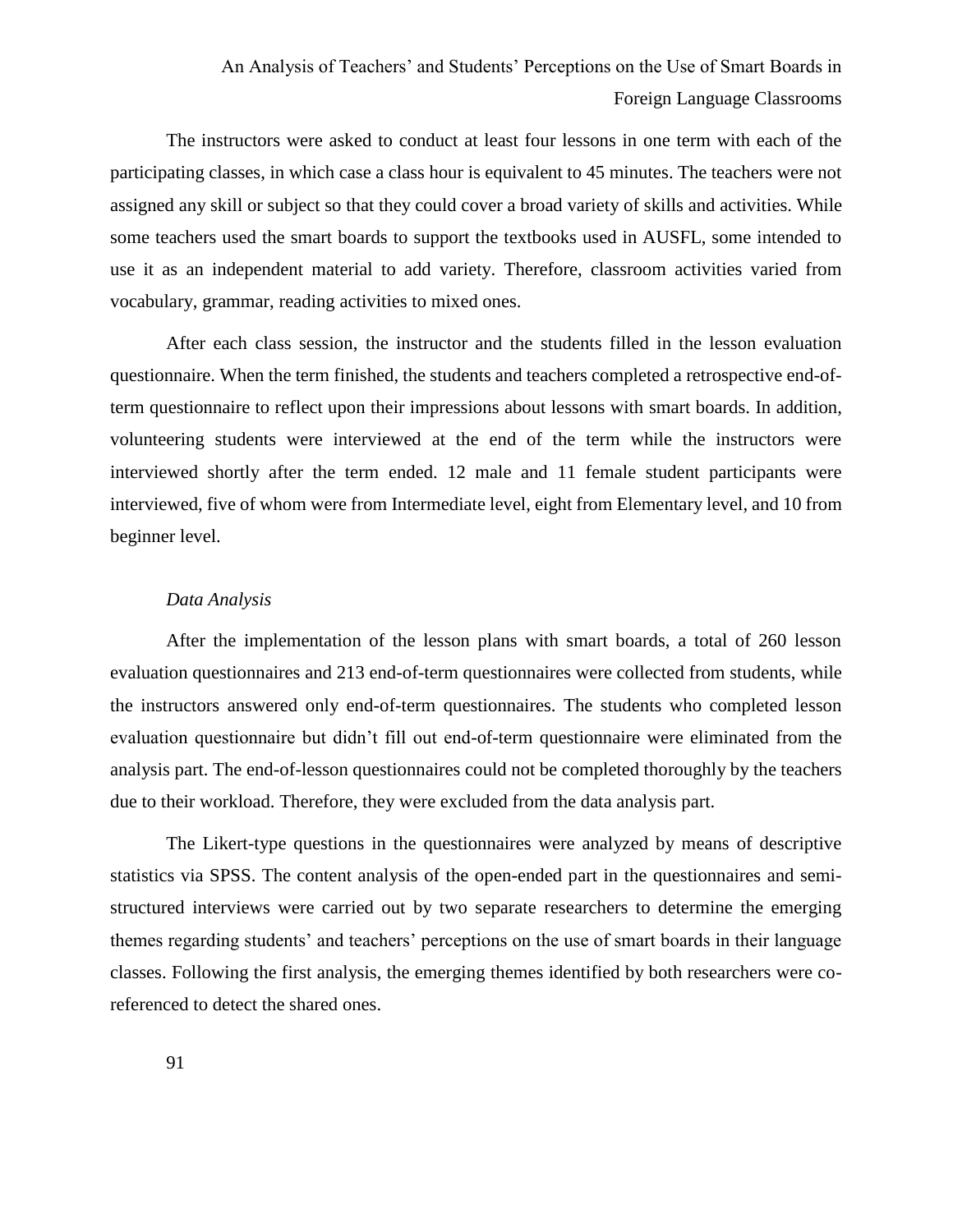### **Results**

In this section, the results are presented based on the research questions, and each question is analysed in detail based on the data obtained.

# *Perceptions of students*

In order to answer the first research question (*What are the perceptions of the students at AUSFL on their use of smart board in their language classes?)*, the open-ended questions in the students' end-of-class questionnaire, the Likert-type responses from students' end-of-term questionnaire and the interview results were examined. The results gathered from the data were classified into two broad categories: positive comments and negative comments.

The positive comments revealed three broad categories about the use of interactive boards in language learning classrooms, which are fun and variety in the lessons, informative lessons, and participation and motivation in the lessons. The first and most favourable comment was the smart boards' being fun and bringing variety in the lessons. The participant students appreciated both the fun element of interactive boards and their variety in instruction. The participants stated that they not only learned but also had enjoyable time during the lessons. These tools are interactive and allow high student participation, so they increased students' motivation and created an enjoyable learning context. The audio and visual features of interactive boards were also perceived to be interesting by the students. In short, the fun element of interactive boards was the most frequently stated feature of what student participants liked most with the interactive boards. Below are some extracts indicating the students' responses to the interview questions and questionnaires regarding the "fun and variety" theme:

"It was very effective and enjoyable. We did the lesson faster." (Student 7)

"For me, what I learned in that lesson was more lasting; there was competition like in a race since there were games, so it was more ambitious, enjoyable and lasting for me." (Student 11)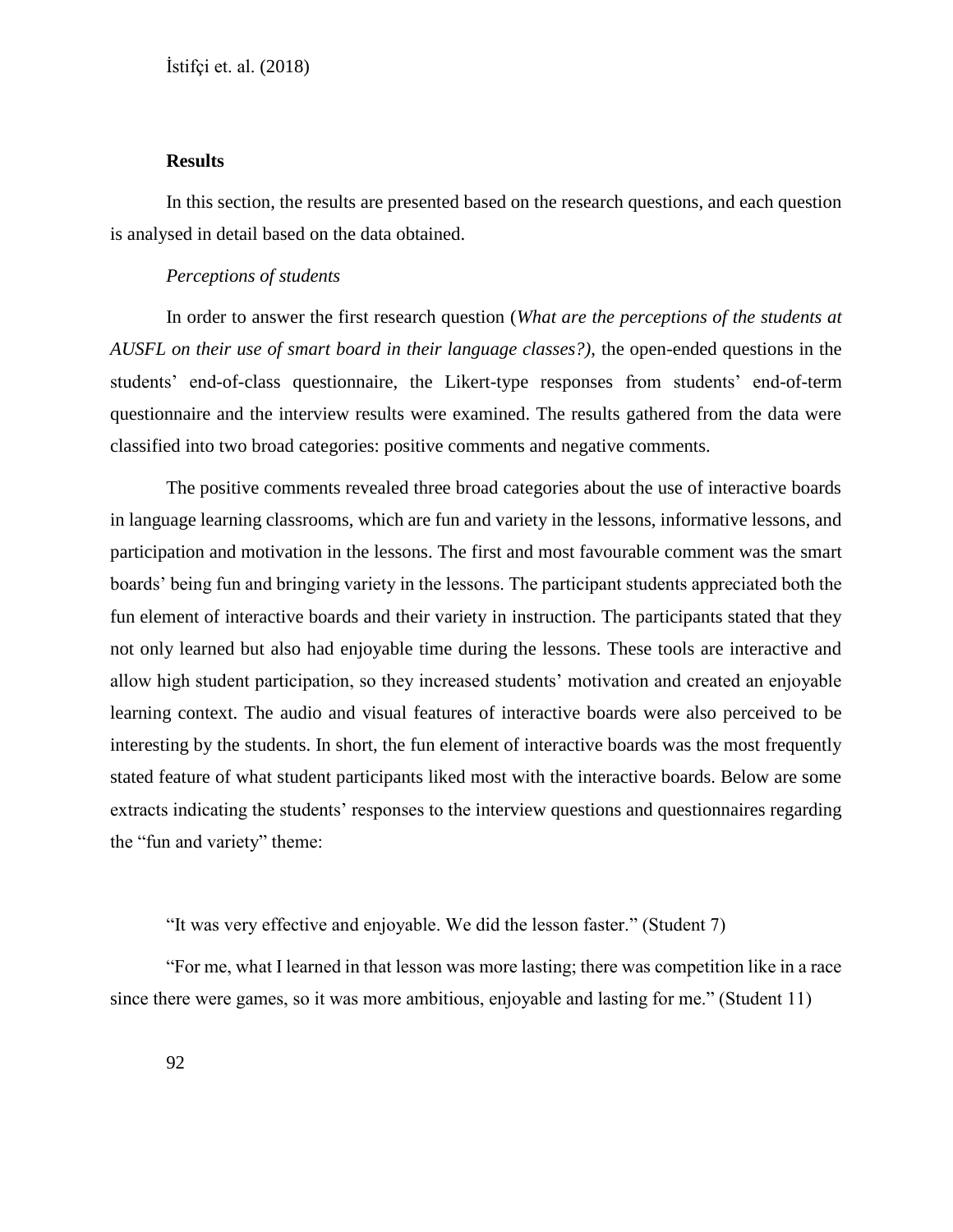"I think it increases participation. I didn't normally participate in classes, but I started to participate in that lesson since it was fun." (Student 21)

In addition, Figure 1 below also represents the participant students' perceptions on the use of smart boards based on studied skills. As can be observed from the table, vocabulary received the highest amount of approval among other skills, which means that implementing vocabulary activities with the use of interactive boards was seen more enjoyable. This is followed by speaking, grammar and listening, all of which were also regarded to be fun, and this finding as mentioned above can also be detected in the qualitative data. However, writing and reading were found to be less favourable among student participants.



Figure 1. Students' responses on six different skills in terms of being enjoyable

The second prevalent emerging theme was the lessons' being informative thanks to interactive boards as the learners considered the use of this innovative technology as an enhancement of learning and retention. The sample responses of participant students below show their opinions:

"Yes, it was enjoyable and informative at the same time. It was fast; going through the screen instead of writing on board was nice. I like it." (Student 13)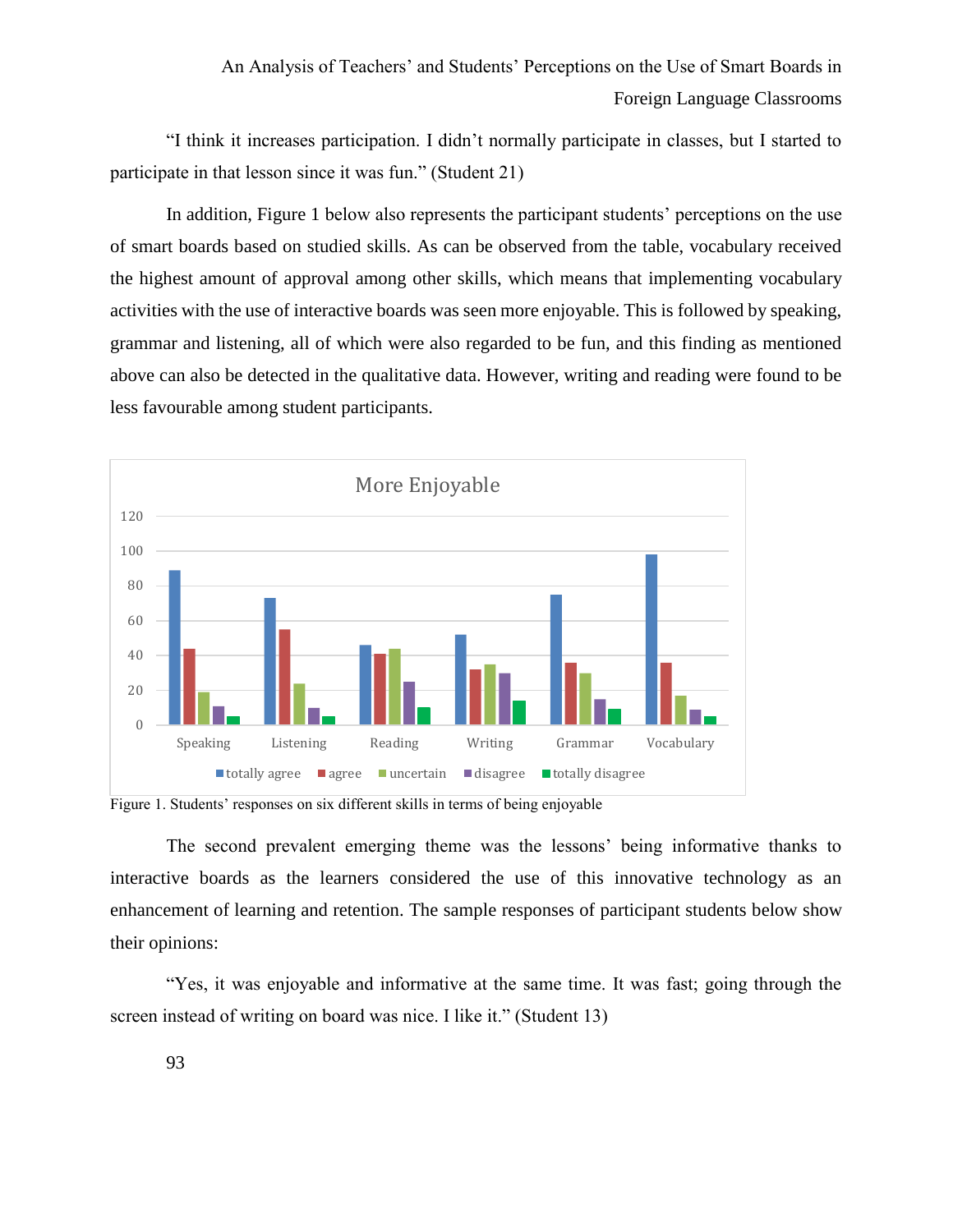"Not everyone can understand from the book but it is easier to understand in this way." (Student 5)

"For example, if we learn 10 words on smart board but we learn 15 in our regular classes, there is a difference in timing but it is more lasting on the smart board." (Student 16)

Figure 2 below indicates the students' responses regarding the efficiency of smart board use in different skills, which was parallel with the responses to the relationship between smart board use and lesson's being enjoyable. It can be said that there is a positive correlation between the students' perceptions of the effectiveness of the lesson and its being fun. That is, vocabulary remained as the utmost effective skill, which was followed by listening, grammar and speaking while reading and writing were the least effective ones.



Figure 2. Students' responses on six different skills in terms of effectiveness

Third, the participants pointed out that because of the features of the interactive boards appealing to the different senses of students and the nature of activities requiring group work and competition, the students were more active during the lessons than they were in the mainstream classes. The tools and applications utilized in the classes also helped them to become motivated on the lesson and created an encouraging learning environment for students. Here are some responses concerning participation and motivation: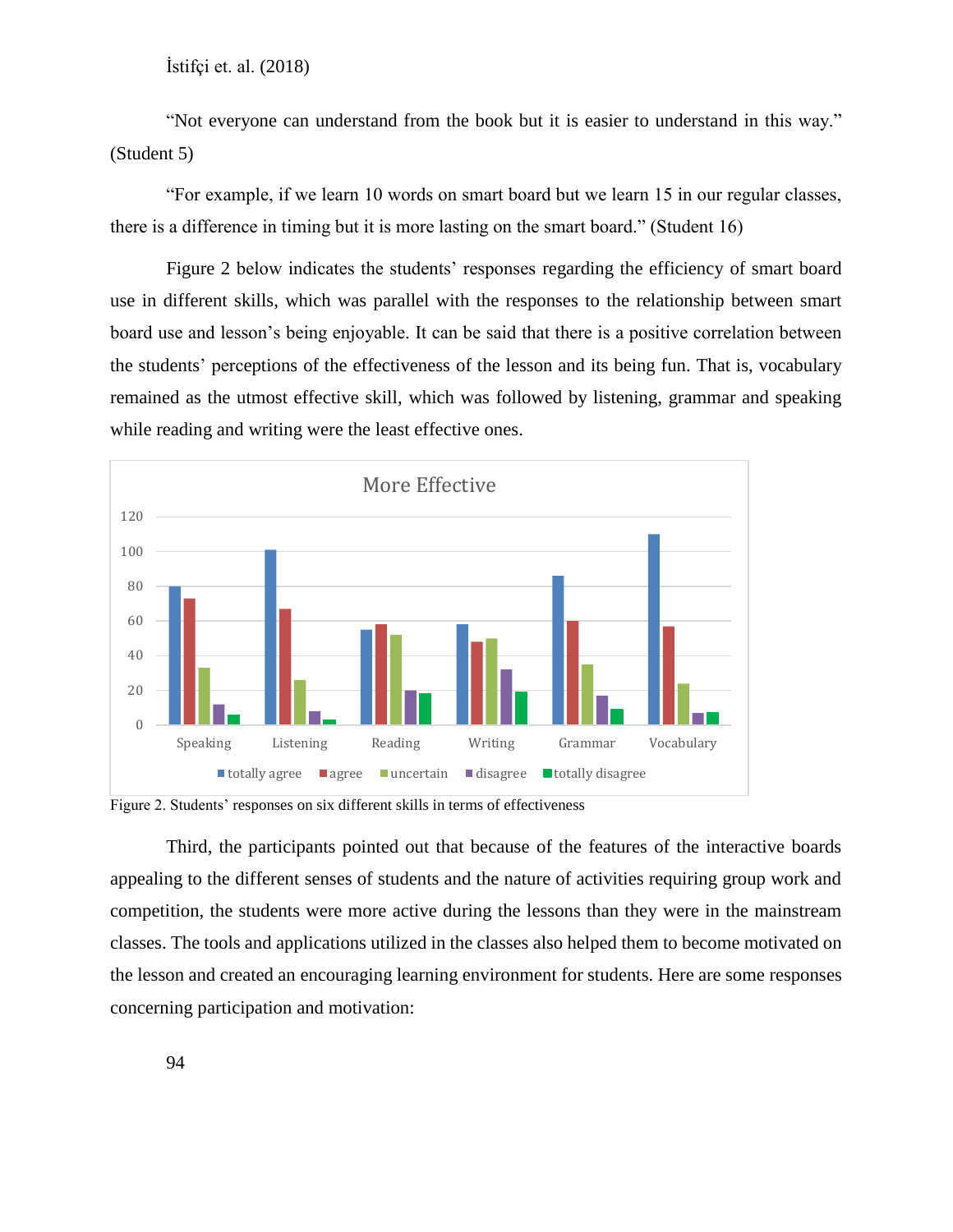"More people participated in the lesson, we were more active." (Student 7)

"For example, when the teacher asks a question, instead of asking students come to the board and write the answer one by one, if there is a game with blanks and right answers on board and students come and match them one by one, it will be more enjoyable for a student and class participation will increase" (Student 3)

"For example, we can learn the lesson interacting with mobiles; it is good from this aspect. For example, coming to the board makes students nervous; instead of this, being able to do something while sitting relieves students. It is good from this aspect..." (Student 14)

The negative comments that emerged from the student participants' comments, on the other hand, can be categorized into two main groups: technical and time related issues. Some of the participants indicated that using this technology might have a variety of drawbacks because they might face some technical problems during the implementation of the lessons. Besides, a number of participants thought that lessons conducted in this way were time consuming and they preferred the conventional lessons to the lessons with interactive boards. As can be seen in the following extracts, they stated that those problems led to waste of time and boredom:

"Electricity, when there is a cut off, it causes trouble; you start over." (Student 8)

"I think smart boards might cause problems with time management. For example, we have three smart boards in our school and we have to change the classroom to use smart board, or even if we are in the classroom equipped with smart board, some of our teachers might not be competent enough to open the necessary application for that lesson...." (Student 3)

## *Perceptions of teachers*

The second research question "*What are the perceptions of the teachers at AUSFL on their use of smart boards in their language classes?*" aimed to find out the participant teachers' opinions on the use of these technological devices in their language classes. To be able to answer this question the Likert-type responses from teachers' end-of-term questionnaire and the interview results were examined. Similar to the results derived from the students' interview and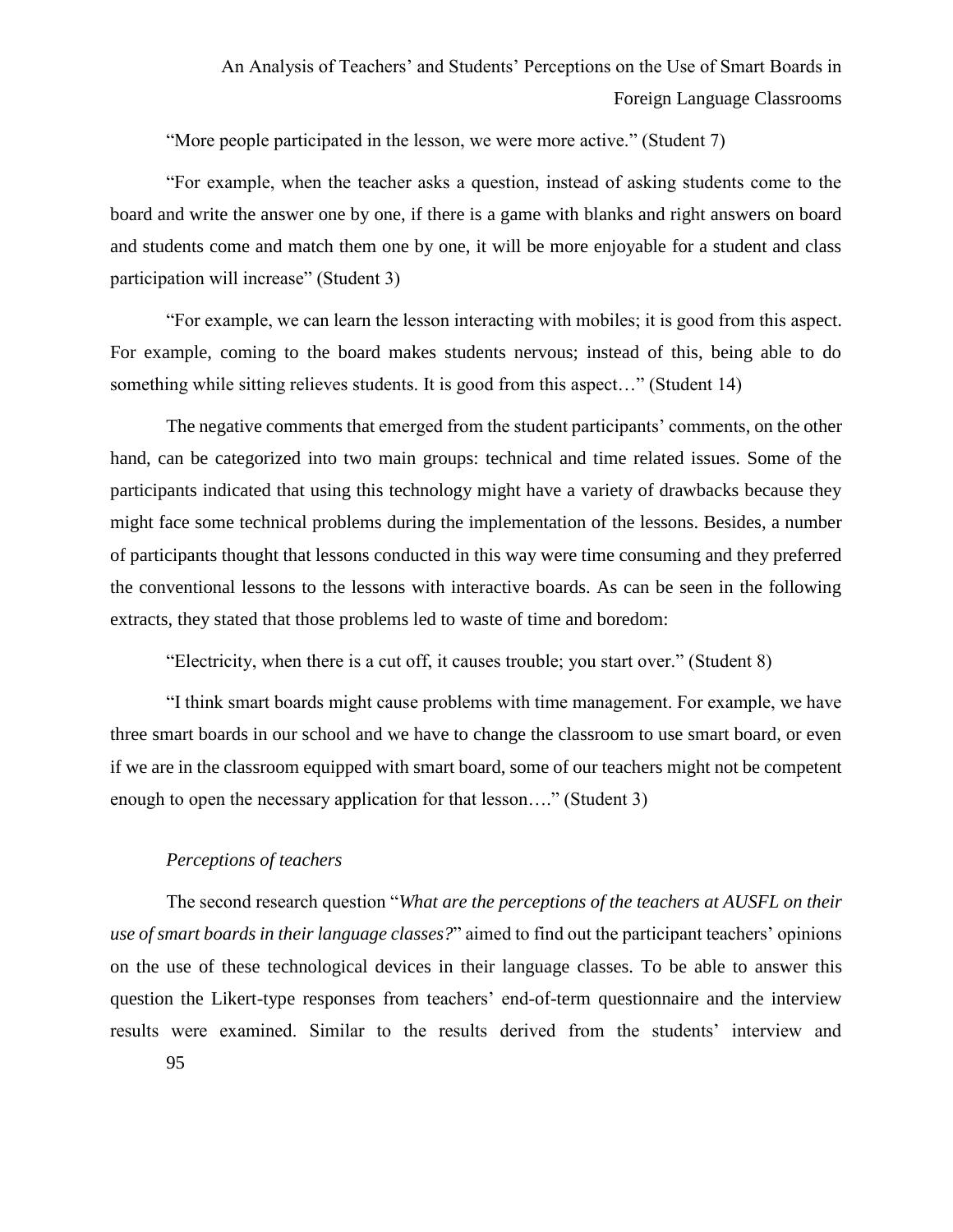questionnaires, the results gathered from the teachers' data were categorized into two as positive comments and negative comments.

As for the positive comments, two broad categories about the use of interactive boards in language teaching classrooms, which are fun and variety in the lessons and participation and motivation in the lessons, were manifested. The first and the most frequent comment was the smart boards' being fun and bringing variety in the lessons. Like the participant students, the teachers valued not only the fun element of interactive boards but also their bringing diversity into the instruction. The participant teachers affirmed that their learners both learned and enjoyed the course during the lessons with smart boards. In addition, since interactive boards allowed students to use their cell phones in the classroom and the use of language games employed by the teachers created a competitive environment, they are thought as beneficial pieces of equipment for language classrooms. The participants also expressed that one of the mostly favored aspects of interactive boards was their feature to provide a wide range of instructional opportunities resulting in a more effective teaching and learning environment integrating the technology into teaching as a source of variety and richness. The participant teachers recognized this while teaching with interactive boards. Below are some extracts indicating the participant teachers' responses to the interview questions and questionnaires:

"…I have observed that when we meet students with *interactive environments*, they are much more *motivated* in the lesson." (Teacher 3)

"…when you integrate technology and their [students'] cell phones into teaching *interactively*, it always appeals to students." (Teacher 2)

"…just as you don't use the same methods in order to *add novelty to the lessons*, the interactive boards are also the tool you need to incorporate in the lesson." (Teacher 1)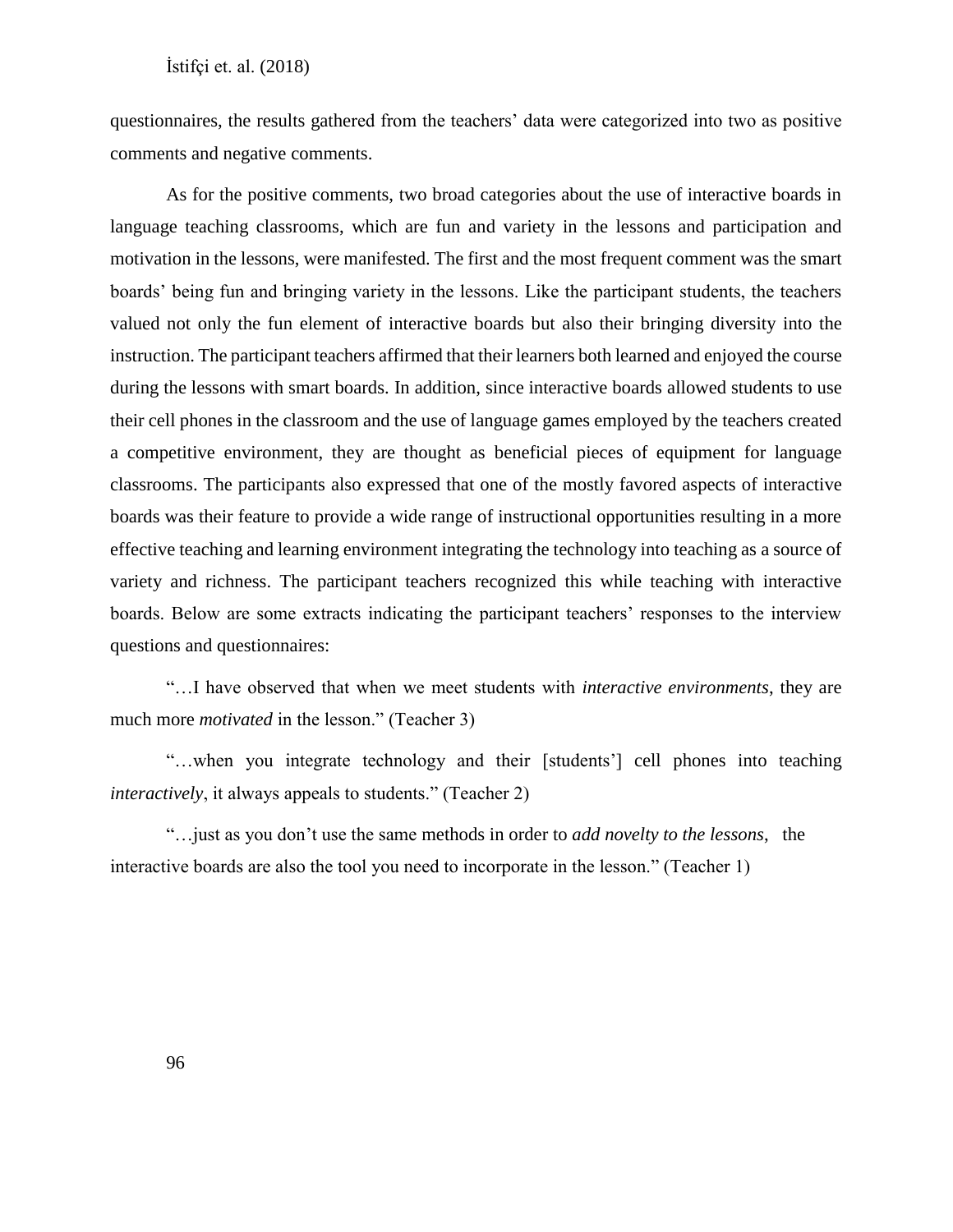

Figure 3. Teachers' responses on six different skills in terms of being enjoyable

Figure 3 demonstrates the teachers' opinions on whether using smart boards was enjoyable or not, and the results showed a similarity with the opinions of students' regarding the most enjoyable skill, which was vocabulary, followed by grammar. Although reading was still regarded as the least joyous skill as indicated by students similarly, the same number of teachers specified that speaking as well as reading was assessed as the least fun skill.

The second emerging theme that the participants pointed out was the positive effects of using smart boards on the high participation and motivation in foreign language classrooms. In like manner to the student participants, the teachers specified that since these devices appealed to different senses and the nature of the various and engaging activities motivated and led them to participate in the lessons, the learners were more motivated than they were in the mainstream classes. The teachers remarked that the use of the smart boards increased the retention of the previously taught subjects and, thus, boosted the student participation and stimulated them better. The following responses display the teachers' opinions:

"…a different classroom, a different environment and a different learning way appeal to students and it motivated them to learn." (Teacher 5)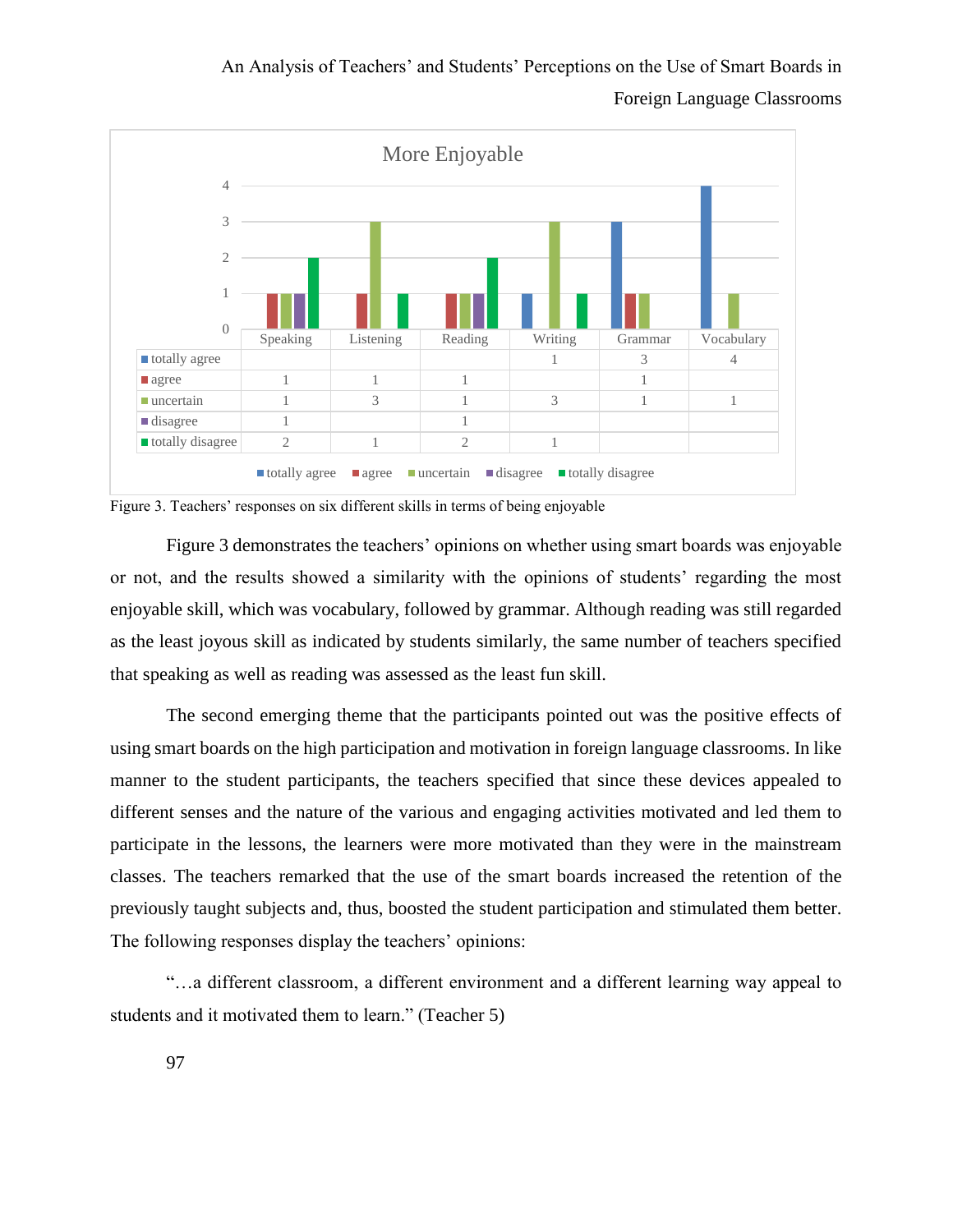"…when you make students study with interactive boards with a partner, they participate in the lesson more interactively, both mentally and physically." (Teacher 3)



Figure 4. Teachers' responses on six different skills in terms of effectiveness

When Figure 4 was examined, the results of the teachers' perceptions on the use of these interactive boards in teaching various skills were similar to the students' perceptions. That is, teaching vocabulary was regarded as the most effective skill among others. Yet, reading was graded as the least effective skill, which may be a result of the number of courses taught by teachers. Namely, the number of reading classes carried out during the term might be less than the other skills, and this might have had a negative impact on the responses of the participants.

On the other hand, the technical problems faced by the teachers during the use of smart boards were the biggest and the only problem they experienced. These problems derived from two reasons. Firstly, the participant teachers thought that interactive boards were complicated tools and needed delicate maintenance and tuning. They expressed that whenever they used the interactive boards, they had to do fine tuning which resulted in loss of time. Secondly, the participants also mentioned that they were not competent enough to do these tunings and adjustments and they did not know what to do because the interactive boards are complicated devices. Below are some of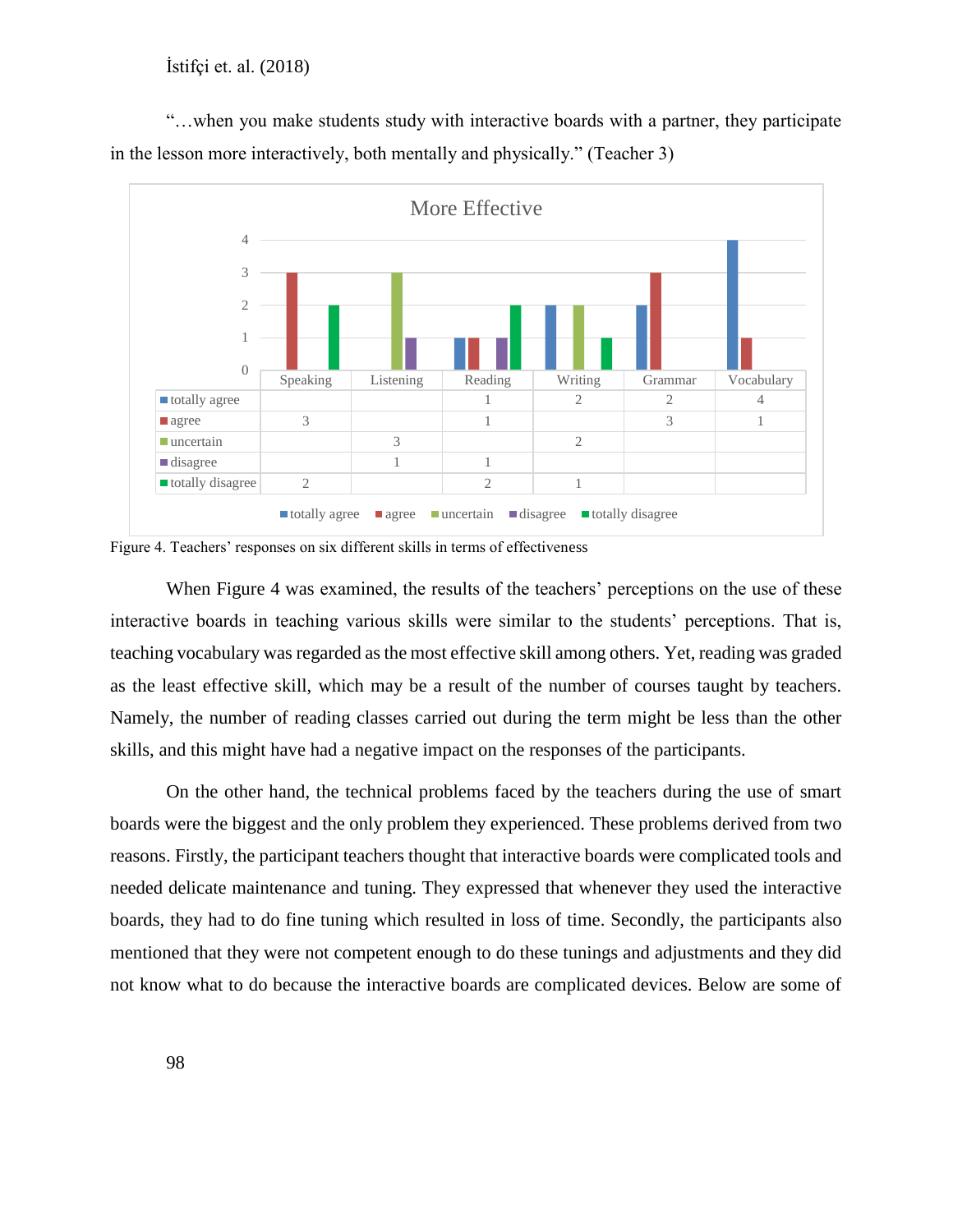the negative comments of the participant teachers about the technical problems in using interactive boards:

"…interactive boards are *overly technological* tools…I would spend the first 20 minutes of the lesson for tuning. I would even go to those classrooms during the breaks to do the arrangements." (Teacher 5)

"…You need to *plan your lessons very carefully*…because the use of interactive boards doesn't allow you to improvise. In case of an unexpected technical problem, you have to have a plan B." (Teacher 3)

"…if an effective *training* is not given, I think most of our colleagues will have *technical difficulties*…the reason why I personally did not have serious technical problems is that I am very interested in these tools and I had used them and watched videos about using these tools prior to this project." (Teacher 1)

# *Suggestions of students and teachers*

In order to better understand the suggestions of both students and teachers on the use of smart boards in language classes, the third research question *(What are the suggestions of both the students and the teachers on the further use of smart boards in language classes at AUSFL?)* was inquired. The responses of 213 participants to the end-of-term questionnaires and the semistructured interviews conducted with 23 students and six teachers were analyzed.

As for the students' suggestions, the first data tool the questionnaire, displayed that overall the participants were happy with the use of interactive boards in their classes, and had a positive attitude towards it, thus suggested using these smart boards in language classes (See Figure 5).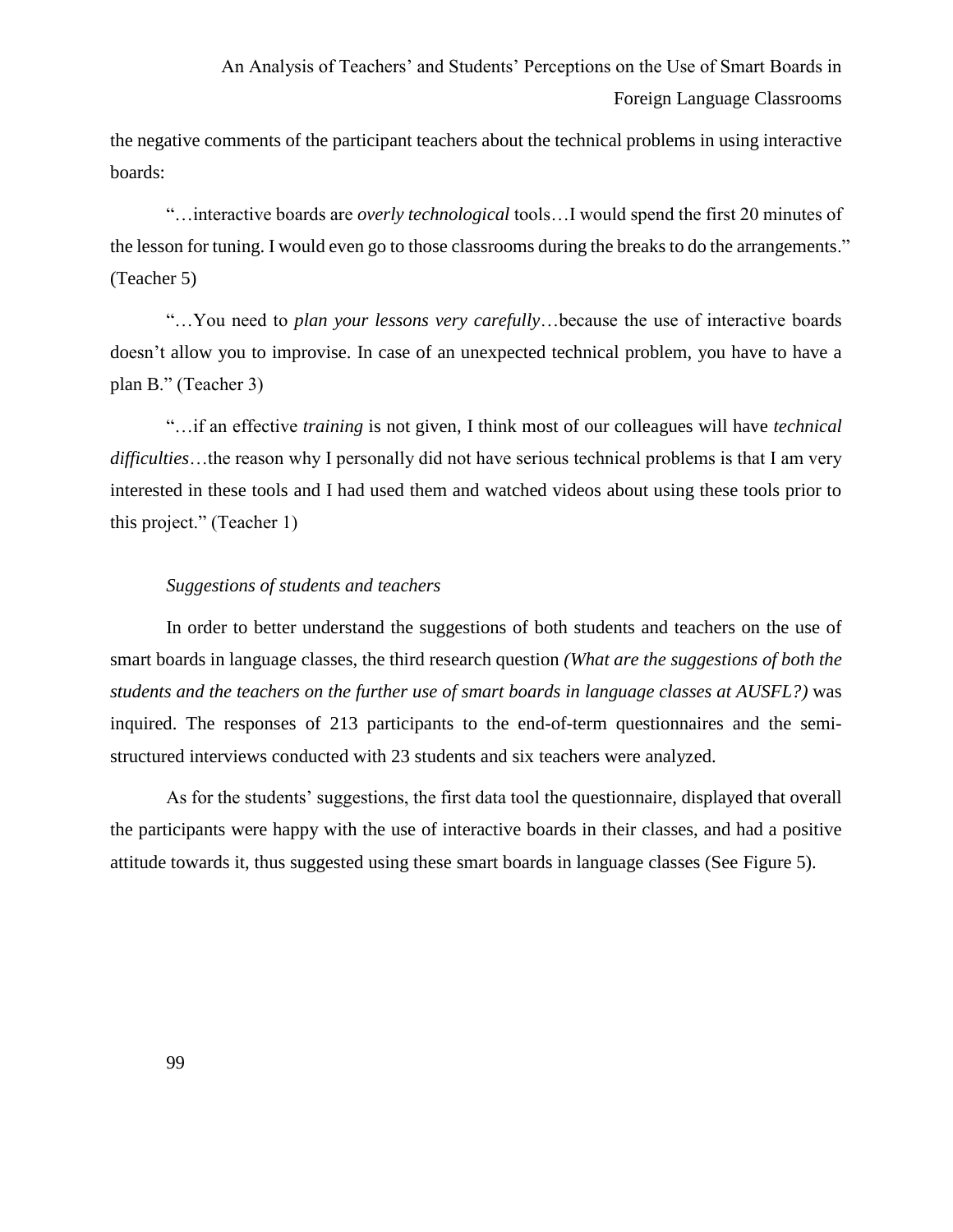



For the first questionnaire item, which inquired whether the students wanted to be taught all the classes using smart board technology, most of the students chose the responses either *totally agree* or *agree* though some participants were uncertain. The second question investigated whether classes taught using smart boards were more effective than the classes with projections, and a greater number of students agreed with the idea. The third question, which stated "Using smart board in classes is not necessary", supported the responses to the first question as the results showed that majority of the participants totally disagreed. As for the fourth and the seventh questions examining the effects of using interactive boards in language classes on the participants' motivation, the results displayed a very positive attitude towards the use of these smart boards. The fifth and the sixth questions asked about the technical problems and their effects on language learning.

As can be seen in Figure 5, the responses vary. Some students were uncertain with the idea of using smart boards since it hindered language teaching due to technical problems. On the other hand, the majority agreed with the sixth question and taught that despite technical problems, using smart board is beneficial.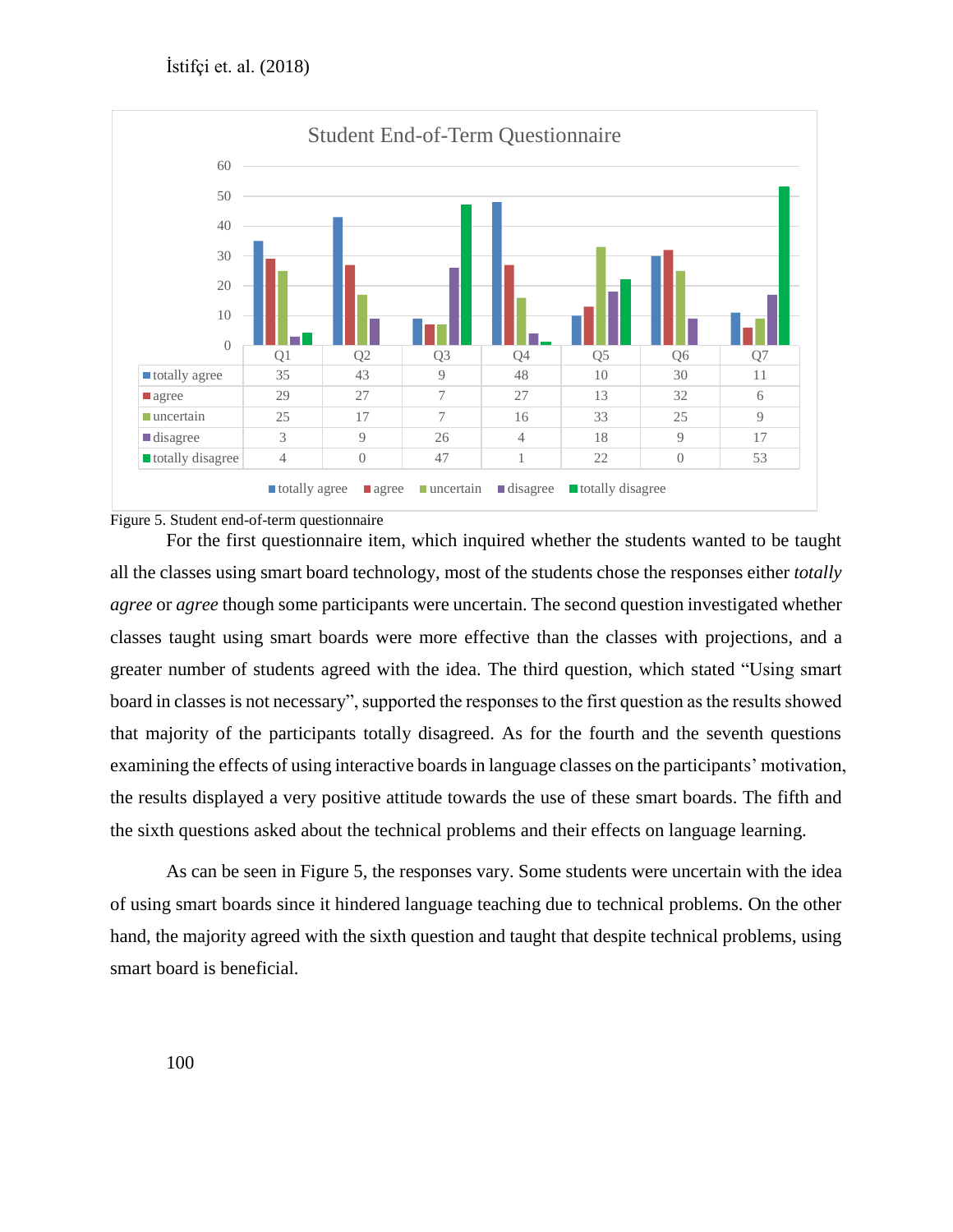The analysis of the interviews with the students revealed two primary suggestions, which were related to the results of the questionnaire to a certain extent. The first and the most common suggestion was to use smart boards to integrate alternative teaching and learning activities such as watching videos and films in the class as well as doing speaking practice. In this way, they claimed that they would have the chance for more oral production in the follow-up activities such as presentation tasks, etc. The following excerpts reflect their opinions:

"We can watch videos although we have DVD parts [meaning DVD units in speak out series] but different ones...." (Student 13)

"... for example, we could have watched films in some lessons..." (Student 22)

"… short English TV series at our level, students can watch, short TV series lasting ten minutes etc. For speaking, for listening, students can record their voice and listen to themselves" (Student 20)

"Maybe, we sometimes present our homework in class, we can do this on smart board in a better way or we can do our presentation on smart board in a more enjoyable way like teachers did." (Student 11)

"Actually, there are speaking applications in smart devices, and that kind of a speaking activity could be done with students, like we do on our phones" (Student 16)

"For example, in a speaking activity, I think we could have talked to different people in another class via smart board, or when two groups are in different classrooms, in a game played on smart board, a competitive environment can be created." (Student 3)

Since the participants were content with the use of smart boards in their classes and mainly displayed a positive attitude towards it, the second suggestion coming from the students was to extend the system of using interactive boards in language classes to the whole school by equipping the classes with smart boards.

"I suggest that other classes should use it to prevent inequity." (Student 15)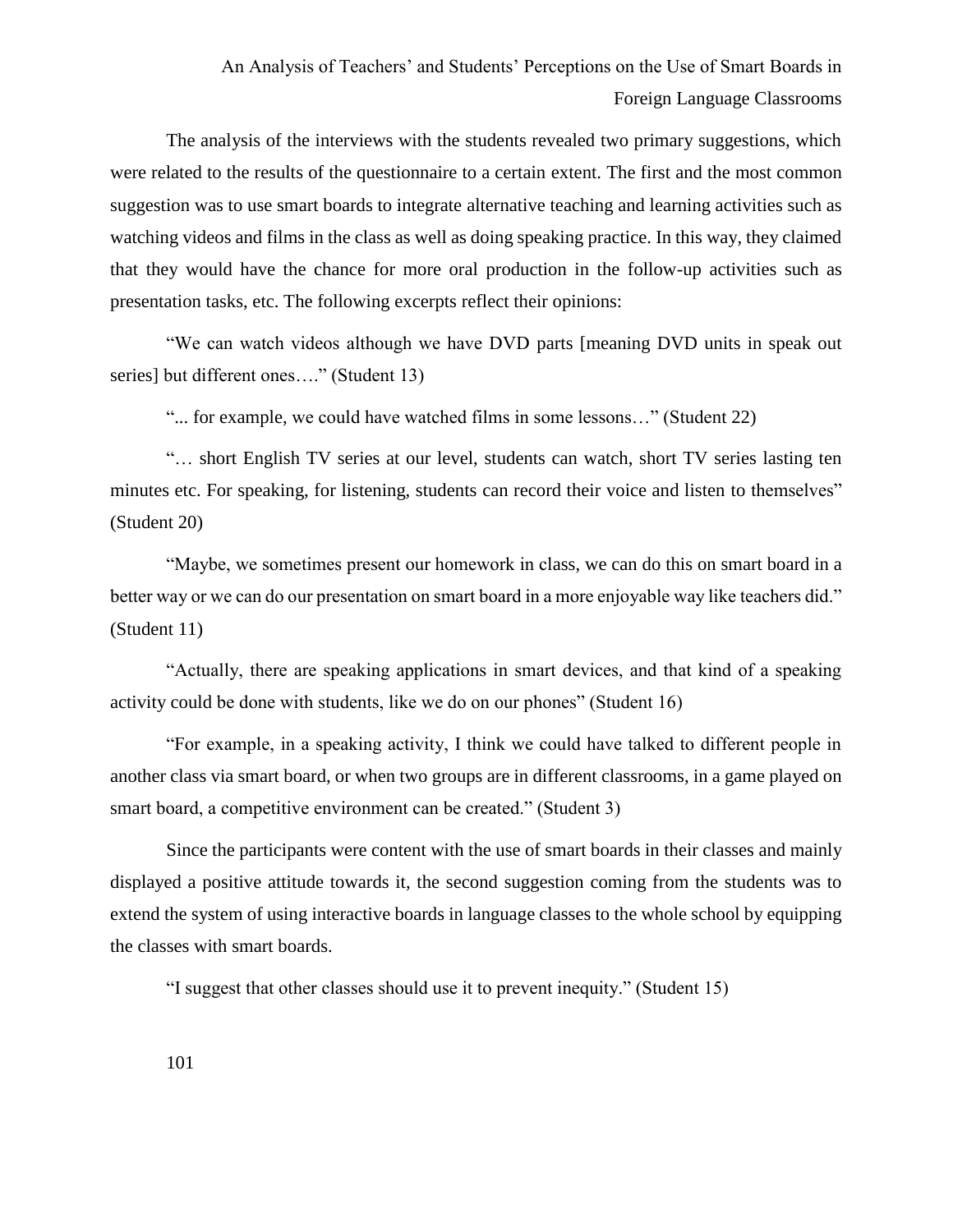"Of course it is possible, it is not difficult to use smart boards. People like it and especially students are enthusiastic about these topics; they want to use it and participate actively when they see it." (Student 18)

"It should be extended, it is good that other students benefit from it and their opinions are taken into consideration." (Student 19)

"As I already said, this system could be extended to the whole classes. For both teachers and students, it can be a better system; it can be more beneficial." (Student 22)

"My suggestion is to install it in all classes." (Student 7)

"As a further suggestion, we should keep up with the new age, so we should use smart boards. When we use smart boards, we can adapt to upcoming technology better" (Student 8)

"I think it should be extended, really, to universities, even to high schools." (Student 9)

Moreover, some students focused on the need for more information on the use of smart boards, which was in line with the teachers' opinions of receiving extended training on the use of these boards. Sample responses are presented below:

"I think teachers should be given a training; teachers' knowing how to use smart board is good and prevents waste of time in lessons." (Student 3)

"I don't know what else could be done using smart board but teachers can search about this… and I'd like to know more about it as a student." (Student 17)

In brief, as can be interpreted from the results of both questionnaire and the interviews, the student participants displayed a very positive attitude towards these technological devices and believed they facilitated language learning and increased the learners' motivation. In a similar vein, extending this system to the whole school by equipping each class with a smart board was suggested by the participants.

As for the teachers' suggestions, the answers to the questionnaire were slightly different from the students' replies. To begin with, the first question, which examined whether the teachers wanted all the classes to be taught using smart board or not, half of the teachers disagreed with the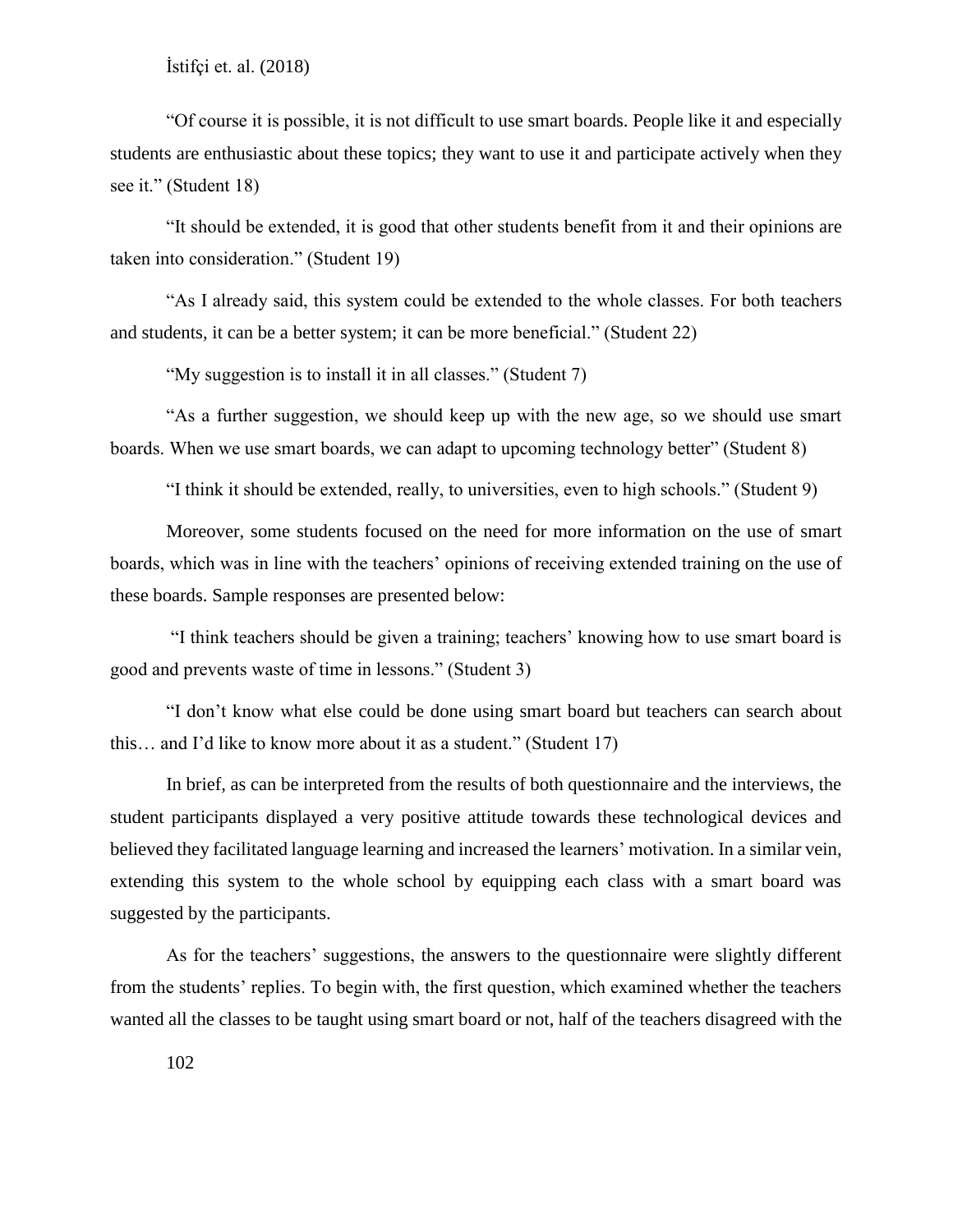idea whereas two of them agreed and one was uncertain. Only two teachers agreed, and the other four participant teachers replied disparately from each other to the second question, which asked whether the classes taught using smart board were more effective than the classes with projections. The responses to the third question, which was closely related to the first one, showed that more than half of the teachers believed that using smart boards in classes was necessary. As can be understood from the answers of the fourth question in Figure 6, the teacher participants had different opinions on the training on smart board use. While two of them thought that the training on the use of smart boards was enough, half of the rest were uncertain, and the other half totally disagreed. Similarly, the responses to the fifth question varied, and teacher participants chose mostly either disagree or agree in the questionnaire with the idea to receive more training. The focus of the sixth and eighth questions was on the technical problems while using interactive boards. Overall, fewer teachers showed positive remarks on the use of these interactive boards in language classes owing to technical problems. Although half of the participants totally disagreed with the possibility of facing problems while teaching by using smart boards, two teachers agreed with the idea and one remained uncertain. In addition, half of the teachers totally disagreed with the eighth question, which inquired whether using smart boards was beneficial in spite of technical problems. The rest of the teachers' answers changed disparately, yet the majority was not content with the use of smart boards because of the technical problems they faced. For the seventh and ninth questions, enquiring the effects of the use of these interactive boards on learners' motivation level, reverse answers were observed. Specifically, the answers revealed a positive attitude to the seventh question and a negative attitude to the ninth question. For the seventh one, all participants selected the alternatives either *totally agree* or *agree*. On the contrary, the answers to the ninth question displayed that four teachers believed using smart boards affected the attitude towards foreign language learning negatively whereas one participant was uncertain and another one totally disagreed.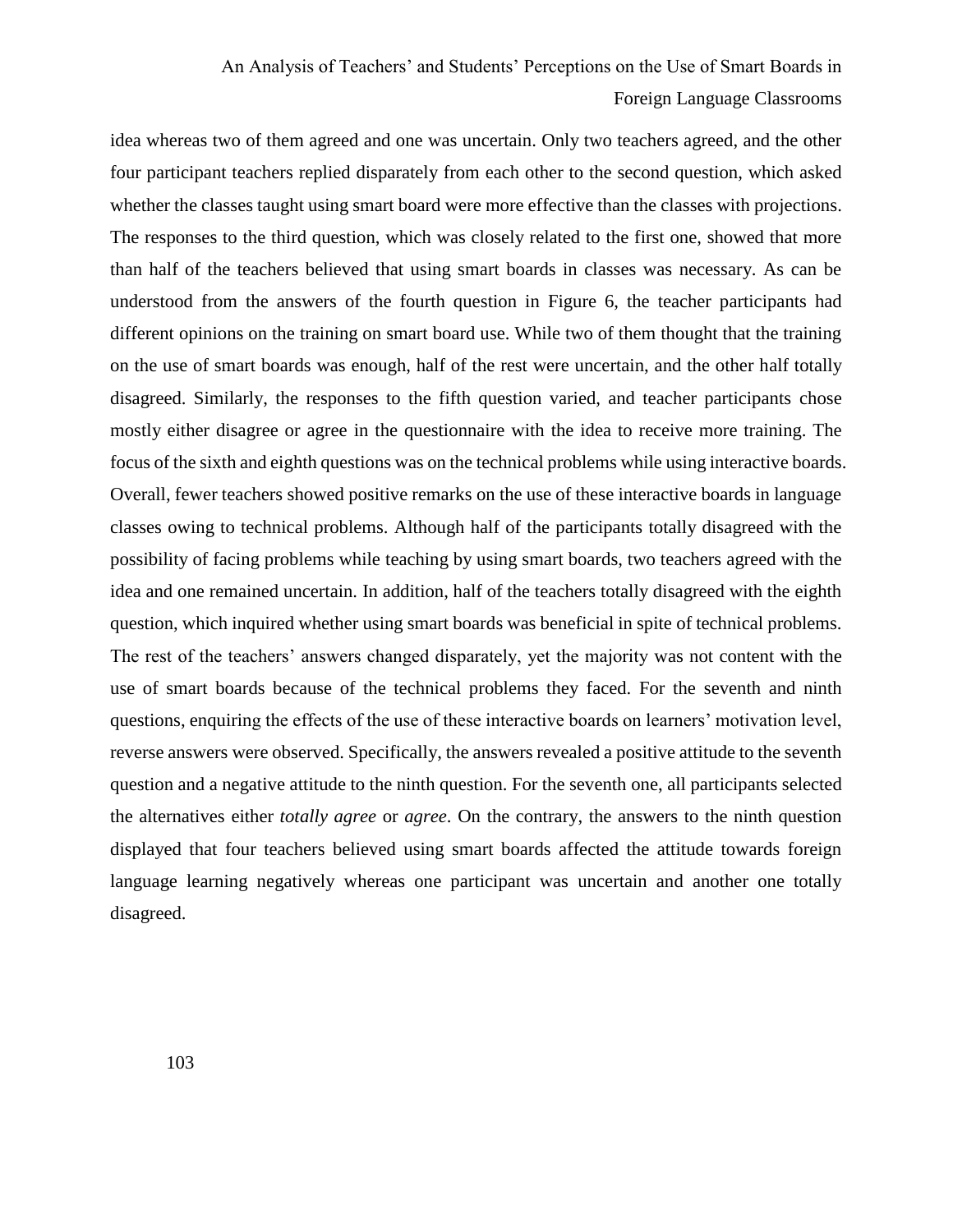

Figure 6. Teacher end-of-term questionnaire

The data driven from the interviews with the teachers revealed that the teachers came up with two main suggestions, namely, having training on smart boards and preparing a material bank, the first of which is closely related to the results gathered from the questionnaires. All participants appreciated the training prior to the implementation of the project. Although the time allocated for the training seemed to be enough and the trainer from the responsible company was competent, they stated that they need a different type of training tailored for language teachers teaching to young adults at tertiary level. In other words, they expressed a need for a more contextualized training. The following responses reflect their ideas:

 "If this type of education is to be disseminated, we need a more comprehensive training than we had; a training specific to us…even if the trainer was competent." (Teacher 1)

"We need a language teaching training at the tertiary level…the examples from mathematics teaching were not appropriate. Therefore, I had to a search on [how to teach English with interactive boards]." (Teacher 1)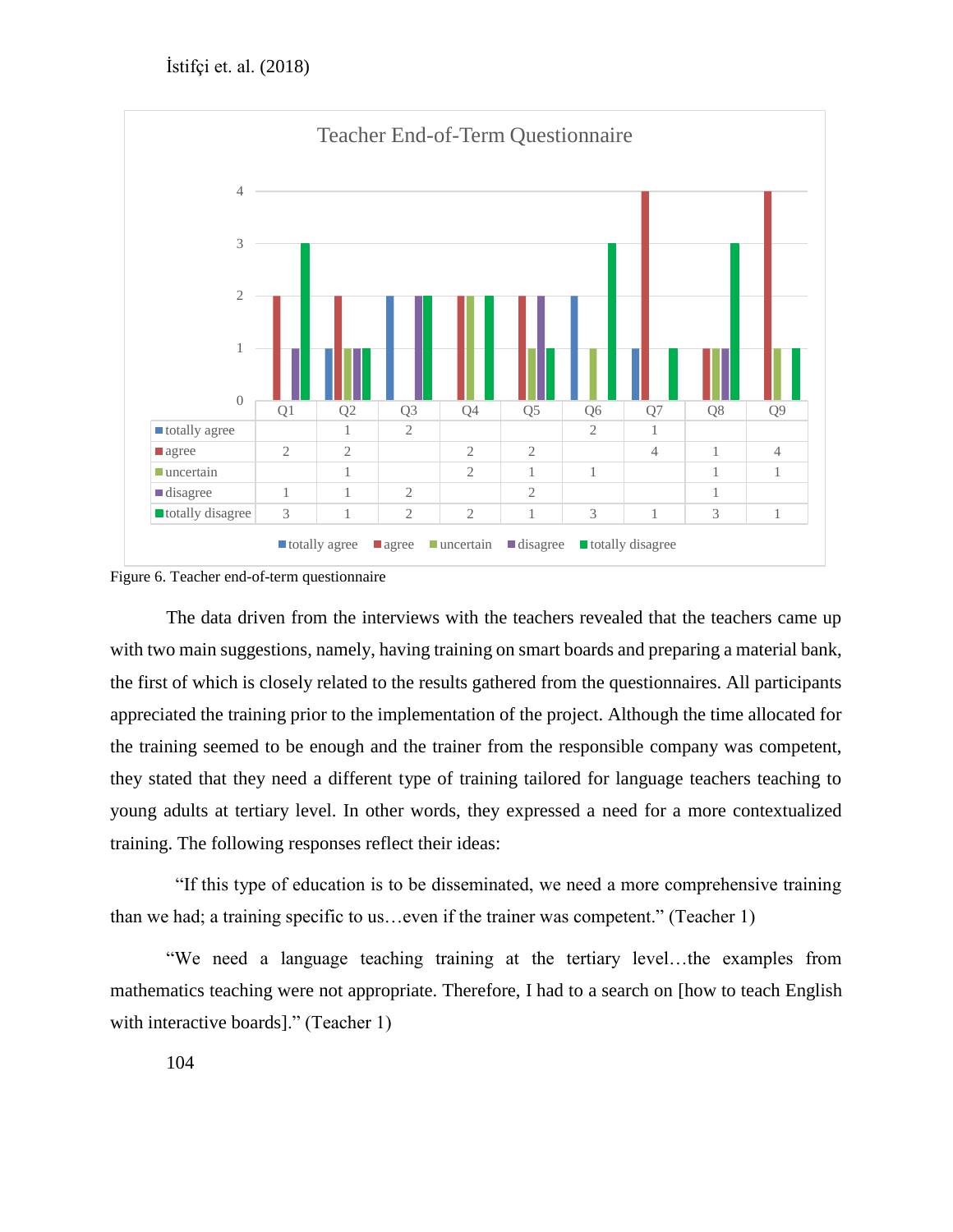"Program setting is a big deal. I don't know the delicacy and details of it. I don't know the timing." (Teacher 1)

"We had training but it is difficult to become practical in using these tools…" (Teacher 5)

"They [interactive boards] have a lot of technical features. They may be useful for mathematics or science lessons but they have nothing to do with us." (Teacher 5)

"Installing interactive boards is not enough. Maintenance is also an issue. Apart from it, [you need to know] what to do in case of a power cut, virus ware or a software problem..." (Teacher 3)

In addition to the first suggestion, having training on the use of smart boards, the second suggestion offered by the participant teachers was to create a material bank for the other teachers. The teachers stated that preparing a lesson plan for each lesson to be conducted with interactive boards took a lot of time and effort. This was one of the main concerns of the teachers regarding the use of interactive boards. The participant teachers thought that neither the applications existing in the activity bank of the interactive boards were specifically applicable for language teaching, nor did the training they took prior to the implementation of the project prepared them to do the lessons for language teaching. Therefore, they mentioned that if this piloting implementation was to be disseminated to the whole school, it is imperative that an activity bank or material bank be prepared in advance. This might help eliminate the problems they faced, and the other teachers will not have to spend a lot of time preparing the activities. They also pointed out that if teachers share the activities that go well with language teaching, it might be a good implementation to make the most of these tools. The following excerpts show their responses:

"If we could go on [using interactive boards] as a specific group and could organize those activities, we could have had an activity bank. Then we could have had a good collection [of activities]." (Teacher 1)

"Unfortunately, most of the language activities in the bank of the interactive boards were for the primary school students…different activity types could have been prepared for each lesson; the activities to achieve our own outcomes." (Teacher 1)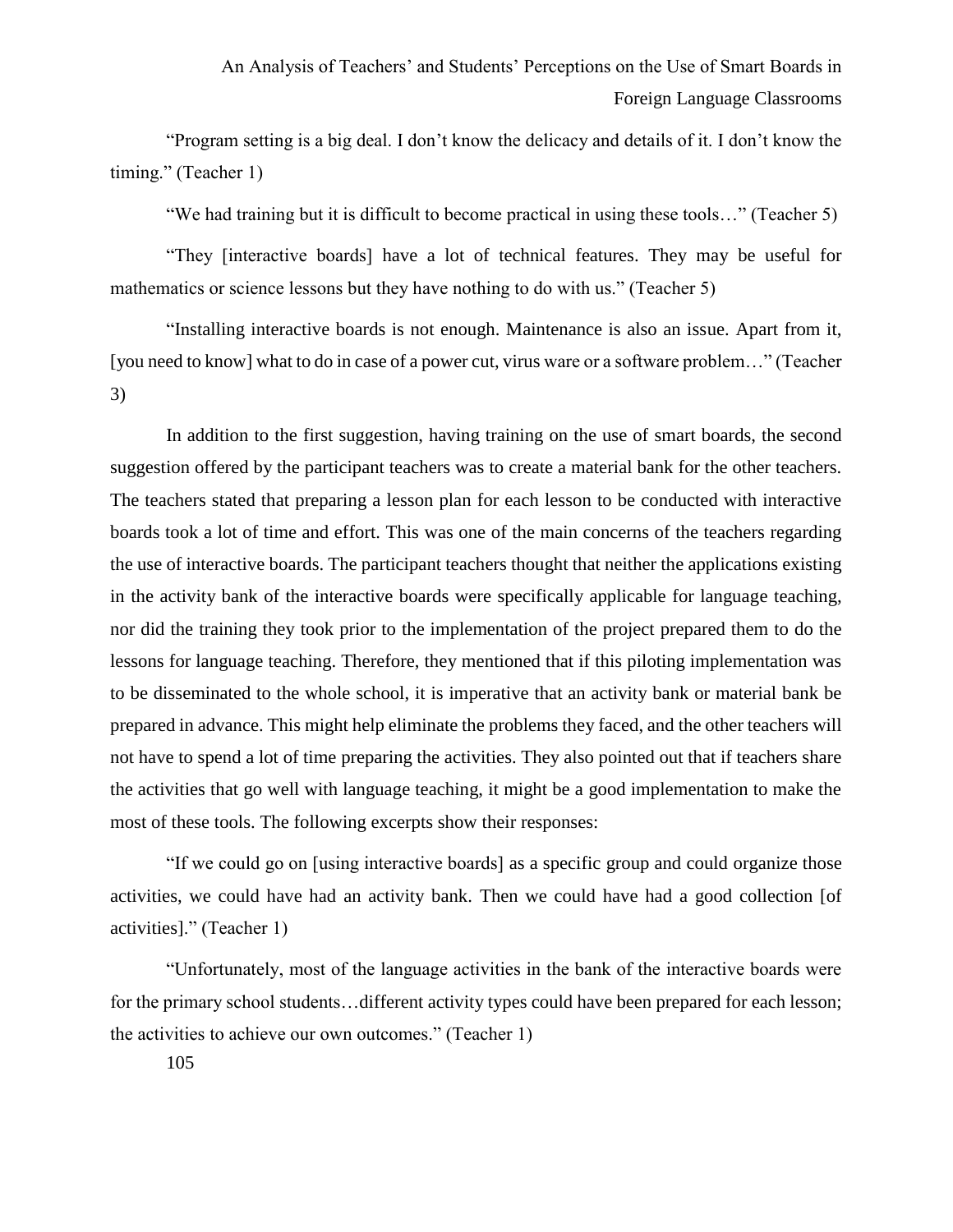"We could have prepared *a* material pack for interactive boards just as we have our own supplementary packs for our lessons…Using interactive boards is really good, but preparing a three-minute activity may take two hours even if it is so enjoyable..." (Teacher 5)

"It is easy for teachers to teach verbally, but when you plan the lesson with the interactive boards, this is really a cumbersome job. For this reason, a group of people may prepare a technological pack for interactive boards… We could have a software pack…" (Teacher 5)

"We could have feedback from the people [about the activities]; they [teachers using interactive boards] could explain us how to use them." (Teacher 3)

In sum, the responses given to the questionnaire and the interviews above indicated that the teachers believed that using smart boards in classes was necessary although they had concerns on the use of these interactive white boards in language classes owing to technical problems. The participants expressed that they had difficulties either with the technical problems or with how to adjust the software for language teaching since it is mainly designed for other disciplines such as science and mathematics. They needed further training on making necessary adaptations on the settings of the interactive boards to make them more applicable for language teaching. Moreover, even if the lessons conducted with interactive boards were joyous for both the teachers and students, it took great time of teachers to prepare them. Therefore, in order to lessen the workload, the teachers proposed to prepare a material bank for the use of interactive boards if they are to be used by the whole school.

### **Discussion and Conclusion**

This study tried to explore the perceptions of the students and teachers in AUSFL on using smart boards in learning English. The results suggested that both teachers and students enjoyed using interactive boards in the class and these lessons were fun. They also stated that students' participation and motivation increased in the classes where smart boards were used. This finding is parallel with the findings of Troff and Tirotta (2009) who discovered that not only did they increase the level of attention paid by students but also teachers were eager to employ them. Most of the teachers and students felt positive about smart boards in English teaching. They specified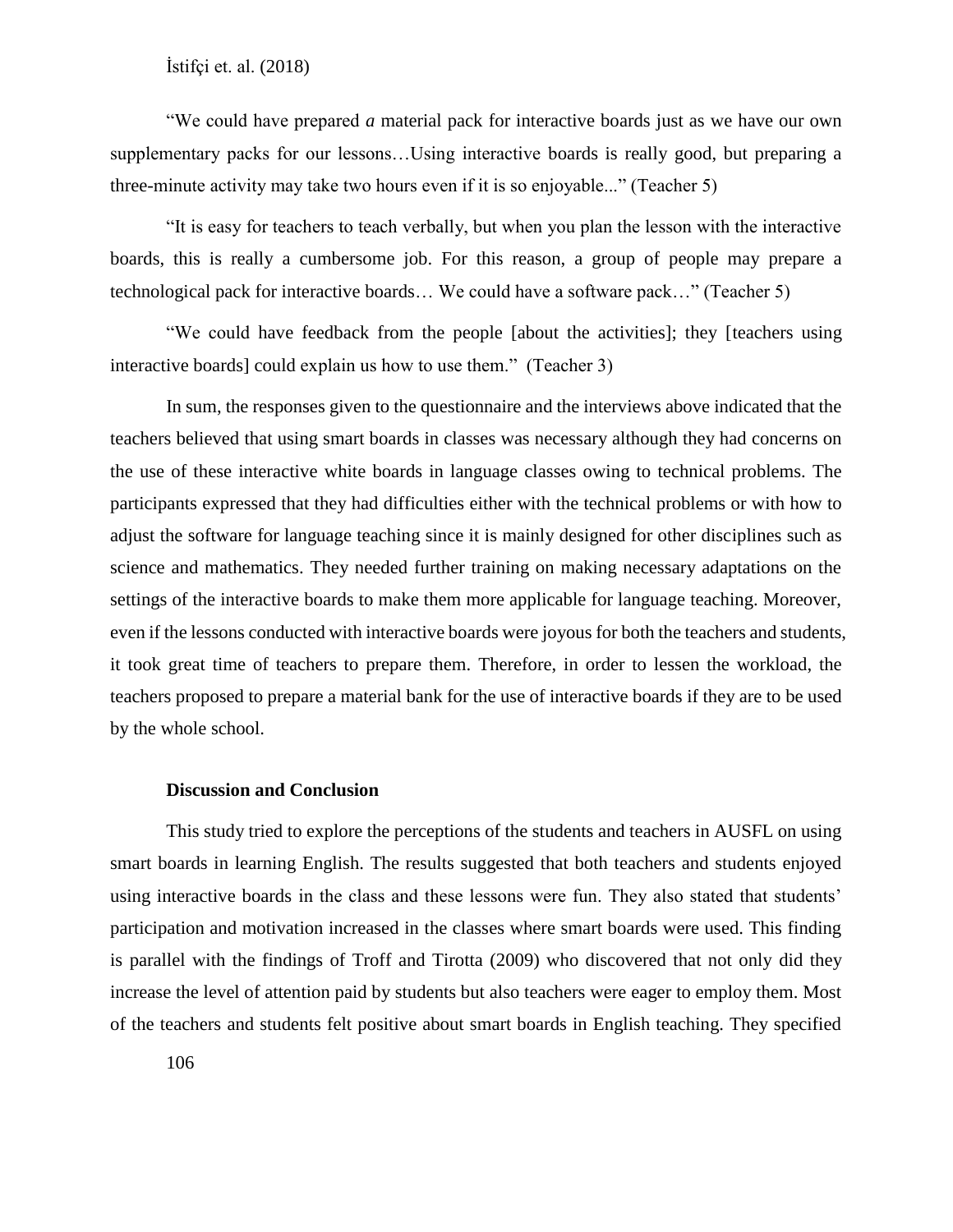some drawbacks as well such as technical problems and time management issues, which is akin to the findings of Somyurek, Atasoy and Ozdemir (2009) in their studies on the use of smart boards in Turkey, in which technical problems lowered the level of efficiency of smart boards.

As mentioned earlier, the attitudes and views of students are among the widely-investigated areas of study. This study looked into the perceptions of the students on the use of smart boards in their English classes. The results showed that almost all students mentioned their positive views in the interviews, open-ended questionnaire parts and Likert-type questions focusing on the inclusion of smart board into their different skill-focused classes by commenting on the effectiveness and joy criteria. These results were in line with the previous ones (Gursul &Tozmaz, 2010; Manny-Ikan, Dagan, Berger-Tikochinski, & Zorman, 2011; Mathews-Aydınlı & Elaziz, 2010) which mention that learners feel positive about the lessons in which smart boards are used, and teachers observed that their lessons were more effective. However, when each language skill area is considered individually, it is not rational to reach a clear-cut conclusion due to the time allocated for each session. Although the teachers were informed that they were expected to have a certain skill focus in each class such as reading, listening, etc., they were still not able to carry out similar number of classes for each skill; thus, generalizing the results is not possible. Nevertheless, results on the relationship between speaking and reading skills and smart board use are comparable with the previous studies in terms of learners' positive perceptions.

The final point related to the suggestions of students' and teachers' present that the suggestions of the students showed their positive views on smart board use by advocating the implementation on their use in the whole school system to integrate various teaching and learning activities. This can promote their oral language productions, which can also be linked to the increase in cooperation among learners (Schmidt, 2008). The teachers' suggestions revealed their concerns on time constraints and training as they suggested receiving a more need tailored and contextually appropriate training for language teaching and creating a material pack. Both of these suggestions can help the teachers to lower the time allocated for material preparation and to deal with the technological problems more effectively. This conclusion was also indicated by Erduran and Tataroğlu (2009), Momani et. al. (2016) and Guerrero and Velastegui (2017), who argued that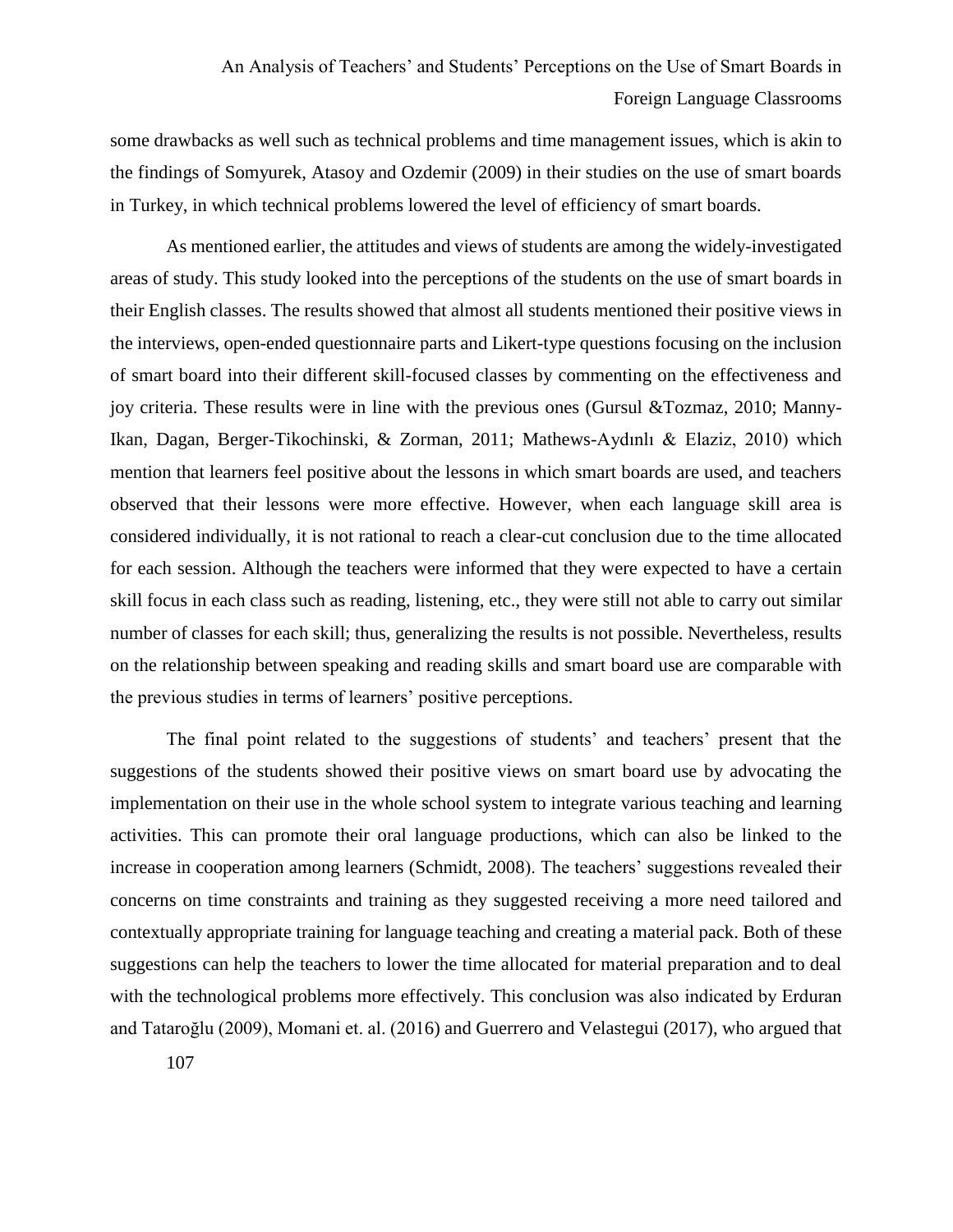lack of enough technical training discourages teachers and deters them from using smart boards by switching to traditional teaching methods.

Despite the concerns about technical issues and time constraints for lesson preparation, it can be concluded from this study that both teachers and students believe that using smart boards might make language learning more enjoyable and effective, primarily during vocabulary and grammar teaching and also in the teaching of listening and speaking skills.

The use of smart boards attracts an inceasing interest in the field of educational technology. Further studies can employ a longitudinal approach by including more participants for empowered results. Studies can also focus on classroom observations to pinpoint strengths, weaknesses, opportunities and good practices while teachers are using IWBs in their classes. Moreover, action research designs can be utilized modifiying and adapting the teaching conditions and activities in foreign language classes in a cyclical manner. Further studies might also consider experimental designs to assess the effectiveness of IWBs in teaching.

In this study the teachers received 20 hours of training. For more effective and full use of these technological devices, teachers might need longer hours of training which is accompanied with technical and material-based support as well as guided hands-on practice. Therefore, further research can investigate the effects of providing more in-depth training of using smart boards. Finally, this study was carried out with EFL learners and teachers. Further studies can be conducted with teachers and learners of other languages.

**Acknowledgement**: The data of this research is gathered as part of a research project named as "The Use of Smart Boards in Language Learning and Teaching" supported by Anadolu University Scientific Research Project Unit with the Project number of 1602E042. The authors wish to express their gratitude for the financial support received from the Anadolu University Scientific Research Projects Unit.

#### **References**

- Al-Faki, I. M. & Khamis, A. H. A. (2014). Difficulties Facing Teachers in Using Interactive Whiteboards in Their Classes. *American International Journal of Social Science, 3*(2).
- Balta, N. & Duran, M. (2015). Attitudes of students and teachers towards the use of interactive whiteboards in elementary and secondary school classrooms. *The Turkish Online Journal of Educational Technology*, 14(2).
- Bulut, İ., & Koçoğlu, E. (2012). Using smart boards to enhance student learning. *Journal of the Research Center for Educational Technology, 3*(2), 47-49.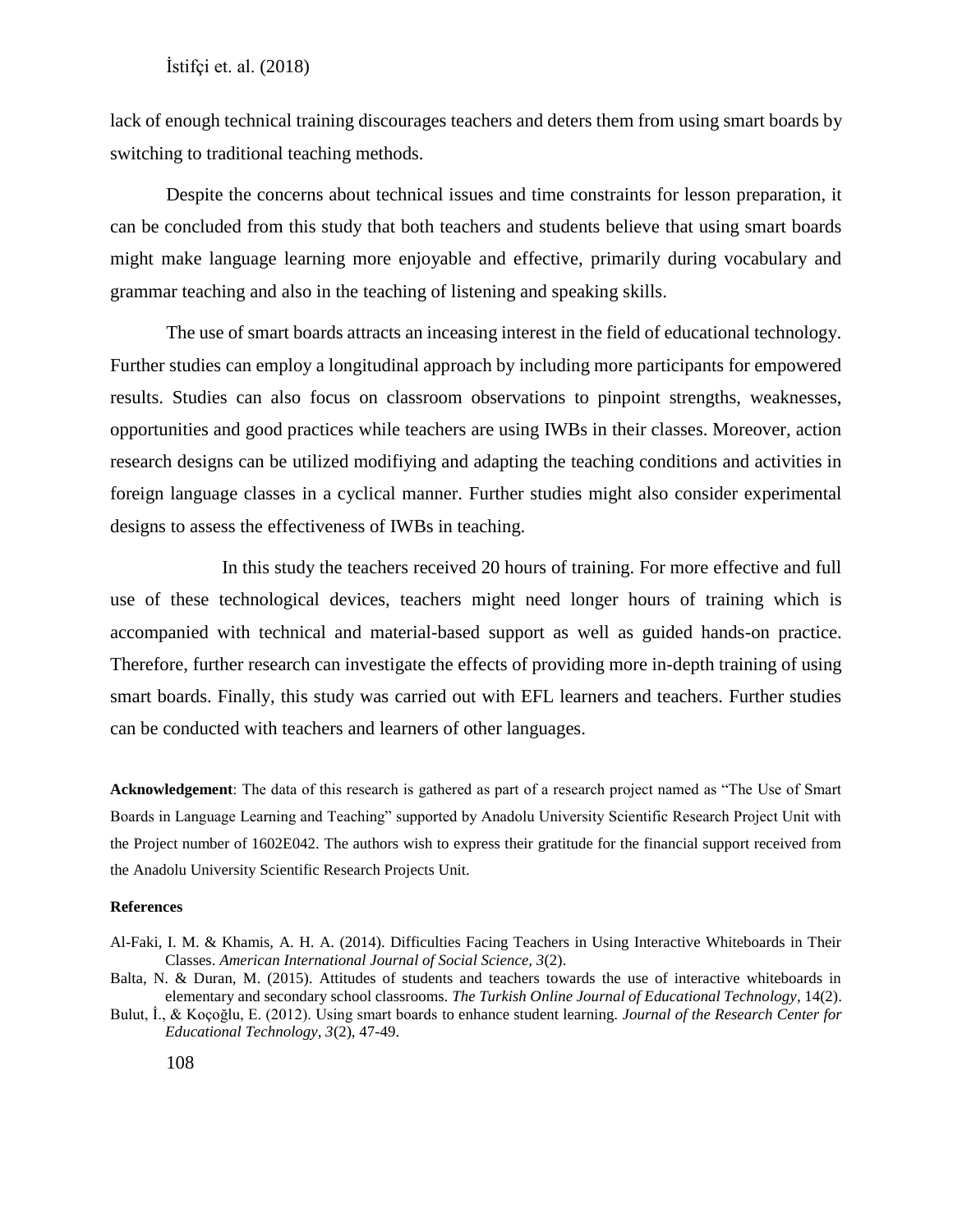#### Foreign Language Classrooms

- Campbell, C., & Martin, D. (2010). Interactive whiteboards and the first-year experience: integrating iwbs into preservice teacher education. *Australian Journal of Teacher Education*, *35*(6), 68-75. doi: 10.14221/ajte.2010v35n6.5
- Coyle, Y., Yanez, L., & Verdu, M. (2010). The impact of the interactive whiteboard on the teacher and children's language use in an ESL immersion classroom. *System*, *38*, 614-625. doi: 10.1016/j.system.2010.10.002
- Elaziz, F. (2008). *Attitudes of students and teachers towards the use of interactive whiteboards in EFL classrooms*. Unpublished master' thesis, Bilkent University, Ankara.
- Erduran, A., & Tataroğlu, B. (2009). Comparison of science and mathematics teachers' views regarding use of smart board in education. *9 th International educational technology Conference (IETC2009)*, Ankara, Turkey.
- Gashan, A. K. & Alshumaimeri, Y. A. (2015). Teachers' attitudes toward using interactive whiteboards in English language classrooms. *International Education Studies, 8*(12). doi:10.5539/ies.v8n12p176
- Gérard, F., & Widener, J. (1999). A SMARTer way to teach foreign language: the SMART board interactive whiteboard as a language learning tool. Retrieved August, 10, 2015.
- Gérard, F., Widener, J., & Greene, M. (1999). Using SMART board in foreign language classes. Paper presented at the *Society for Information Technology & Teacher Education International Conference.*
- Guerrero, M. E. M. & Velastegui, K. C. V. (2017). Useful activities to enhance the speaking skills through the use of smart board in 3rd basic education tear at Unidad educative "jean Piaget" (Albohispano) high School during the school year 2016-2017. *Research Project*.
- Gursul, F., & Tozmaz, G. B. (2010). Which one is smarter? Teacher or board. *Procedia Social and Behavioral Sciences*, *2*, 5731–5737. doi:10.1016/j.sbspro.2010.03.936
- Gürol, M., Donmuş, V., & Arslan, M. (2012). İlköğretim kademesinde görev yapan sınıf öğretmenlerinin fatih projesi ile ilgili görüşleri. *Eğitim Teknolojileri Araştırmaları Dergisi, 3*(3).
- Manny-Ikan, E., Dagan, O., Berger-Tikochinski, T., & Zorman, R. (2011). Using the interactive white board in teaching and learning – an evaluation of the SMART CLASSROOM pilot project. *Interdisciplinary Journal of E-Learning and Learning Objects, 7*, 249-273.
- Mathews-Aydınlı, J., & Elaziz, F. (2010). Turkish students' and teachers' attitudes toward the use of interactive whiteboards in EFL classrooms. *Computer Assisted Language Learning, 23*(3), 235-252. doi: 10.1080/09588221003776781
- Mercer, N., Hennessy, S., & Warwick, P. (2010). Using interactive whiteboards to orchestrate classroom dialogue. *Technology, Pedagogy and Education, 19*(2), 195-209. doi: 10.1080/1475939X.2010.491230
- Momani, M., Alshaikhi, T. S., & Al-Inizi, T. H. (2016). The obstacles of using smart board in teaching English at Tabuk secondary schools. *Asian Journal of Educational Research*, 4(3).
- Rajabi, A., & Khodabakhshzadeh, H. 2015. The effect of implementation of smart board on Iranian lower-intermediate EFL learners' reading comprehension and their intrinsic motivation in reading. *Mediterranean Journal of Social Sciences, 6*(4), 281-289.
- Schmidt, E. C. (2007). Enhancing performance knowledge and self-esteem in classroom language learning: The potential of the ACTIVote component of interactive whiteboard technology. *System, 35*, 119-133. doi:10.1016/j.system.2007.01.001
- Schmidt, E. C. (2008). Potential pedagogical benefits and drawbacks of multimedia use in the English language classroom equipped with interactive whiteboard technology. *Computers & Education, 51*, 2008, 1553–1568. doi:10.1016/j.compedu.2008.02.005
- Schmidt, E. C. (2009). The Pedagogical Potential of Interactive Whiteboards 2.0. In M. Thomas (Ed.)*, Handbook of research on web 2.0 and second language learning* (pp. 491-505). Hershey, NY: Information Science Reference.
- Schmidt, E. C. (2010). Developing competencies for using the interactive whiteboard to implement communicative language teaching in the English as a foreign language classroom. *Technology, Pedagogy and Education, 19*(2), 159-172, doi: 10.1080/1475939X.2010.491218
- Slay, H., Siebörger, I., & Hodgkinson-Williams, C. (2008). Interactive whiteboards: Real beauty or just ''lipstick"?. *Computers & Education*, 51, 1321–1341. doi:10.1016/j.compedu.2007.12.006